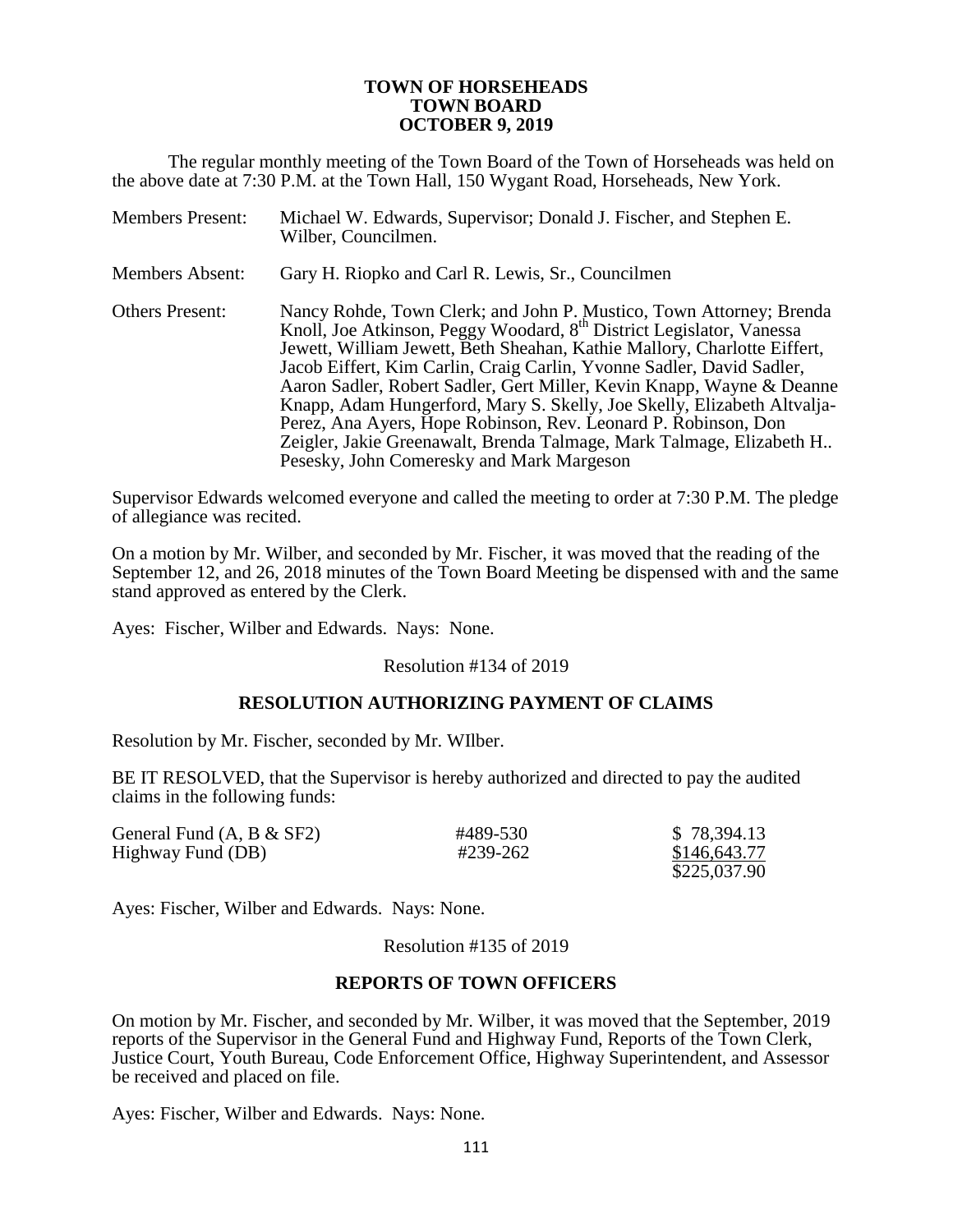Correspondence –

- Charter Communications notice of price adjustments  $(09/15/2019)$ .
- Koppers Pond Monthly Progress Report (09/18/2019).
- Salsa's Mexican Restaurant,  $LLC 70$  Old Ithaca Rd. liquor license request (9/9/2019).

On a motion by Mr. Fischer and seconded by Mr. Wilber, it was moved that the correspondence be received and placed on file.

Ayes: Fischer, Wilber and Edwards. Nays: None.

No one came forward during the audience participation portion of the meeting.

## **PUBLIC HEARING REGARDING REZONING REQUEST OF 625 BREESPORT ROAD AND 81 JACKSON CREEK ROAD FROM AGRICULTURAL AND HILL TO PLANNED HOME DEVELOPMENT**

At this portion of the meeting, Supervisor Edwards turned the meeting over to Attorney Mustico who read the notice of public hearing which appeared one time in the Star-Gazette on September 30, 2019. Attorney Mustico declared the public hearing open and asked if anyone wished to speak with regard to the Planned Home Development amendment request.

The following people came forward to speak against the P.U.D. request:

Beth Sheahan of 98 Halloran and 82 Jackson Creek Road stated she was against the rezoning. Some of her concerens were the increase in traffic, the water supply (wells) if this project were to go in, litter and trash, if the taxes were to increase and also lack of them contacting the neighbors first to notify them of the intended construction.

William Jewett of 71 Jackson Creek Road was concerned with the noise, traffic, the water washes out with strong storms on the roadway, wells have already been effected with new people moving in.

Aaron Sadler 119 Cameo Circle expressed that the proposed development was on 54 acreasew tiht 100 venders compared to windmill 100 vendors on 40 acres 8-10 thousand visitors in one day. That amount of people is ten times the population of Breesport. This area could not handle the traffic.

Elizabeth Altvalja-Perez of 87 Jackson Creek Road was concerned with the traffic and noise. She did not want it.

David Sadler of 616 Breesport Road stated that his father owned a portion of land that was the Dalrymple Sand and Gravel Company he had testing done by Empires Soil Testing on the land and the land is all sand and 10% stone and that sole would not support any heavy buildings without monstrous foundation which would make building impractical.

Leonard Robinson of 39 Jackson Creek Road wanted to state that he supports what has already been stated and agrees with what has already been said. He did have a concern with the request to rezone that opens the door for things that they may not be mentioning.

Ana Ayers of 39 Jackson Creek Road was wondering why they need to rezone if they couldn't just get a "special use permit".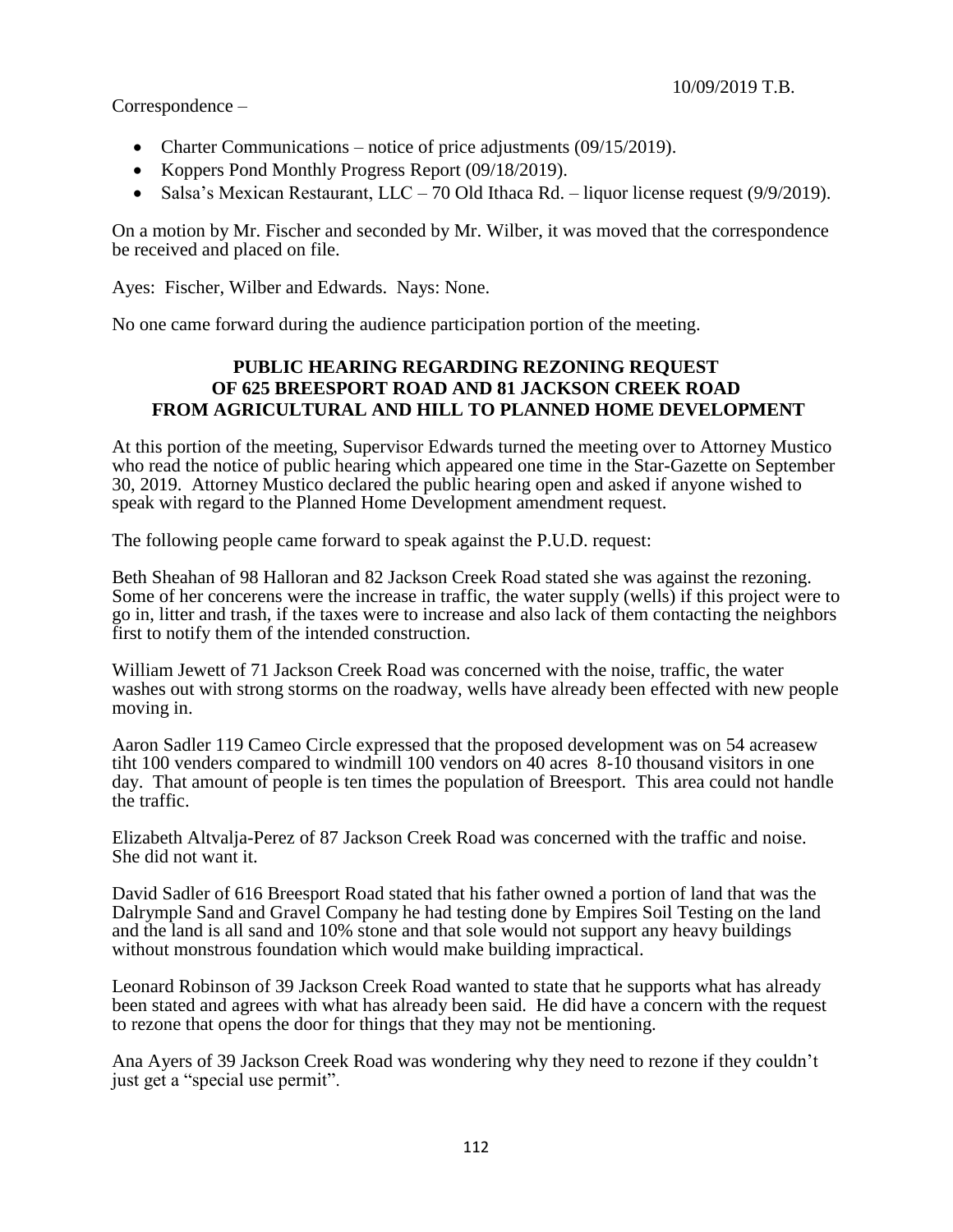As no one else came forward, Attorney Mustico stated a motion was in order to close the public hearing. A motion was made by Mr. Fischer and seconded by Mr. Wilber to close the public hearing.

Ayes: Fischer, Wilber and Edwards. Nays: None.

At this portion of the meeting, Attorney Mustico stated that the board will take no action this evening with regard to rezoning. The Board will take these remarks and consider them with regarding to the rezoning request. Attorney Mustico addressed some of the questions as follows:

With regard to a PUD and what could happen in the future. The reason to use a PUD is because a project doesn't fit normal forms. It doesn't fit into one of the norms of a business zone. Advantage is it is a floating zone. It can be put anywhere. But once it goes in, it can't change. In order to change, the owners would have to come back to the Board with the same rezoning procedure. PUD is site specific.

If people leave behind garbage and litter, that is not a Board problem, that is an individual problem.

A special use permit is used sparingly and can't be done with this particular zoning.

The issues with wells and septic would all go through the Health Department. They are the ones that work with the developers and their engineers to determine if the wells and septic can go in there.

Attorney Mustico wanted to reiterate that this will not be acted on tonight and it will be on the Agenda for November 6, 2019. They will deal with the SEQR (short form) for this project and if it is passed, it will go back to the Planning Board. If there are any more concerns from the public to ask the Board, please get it in writing, and submit to the Town Clerk.

The Discussion and possible action regarding the dedication of a detention basin located at Gardner Road and St. Andrews Drive was tabled at this time.

The discussion on the Cable Franchise Agreement renewal with Charter Communications remains tabled to the October 9, 2019 Town Board meeting.

The discussion on the Elmira Heights Code Enforcement Contract (carried from August meeting) will be tabled to the October meeting.

The Board now brought forward the next items from the September 11, 2019 meeting:

Discussion and Possible action regarding Public Hearing rezoning request of 36, 40 and 54 Level Acres Drive:

Resolution #136 of 2019

## **RESOLUTION DETERMINING THE ENVIRONMENTAL NON-SIGNIFICANCE OF THE PROPOSED REZONING REQEUST OF 36, 40, AND 54 LEVEL ACRES DRIVE**

Resolution by Mr. Fischer, seconded by Mr. Wilber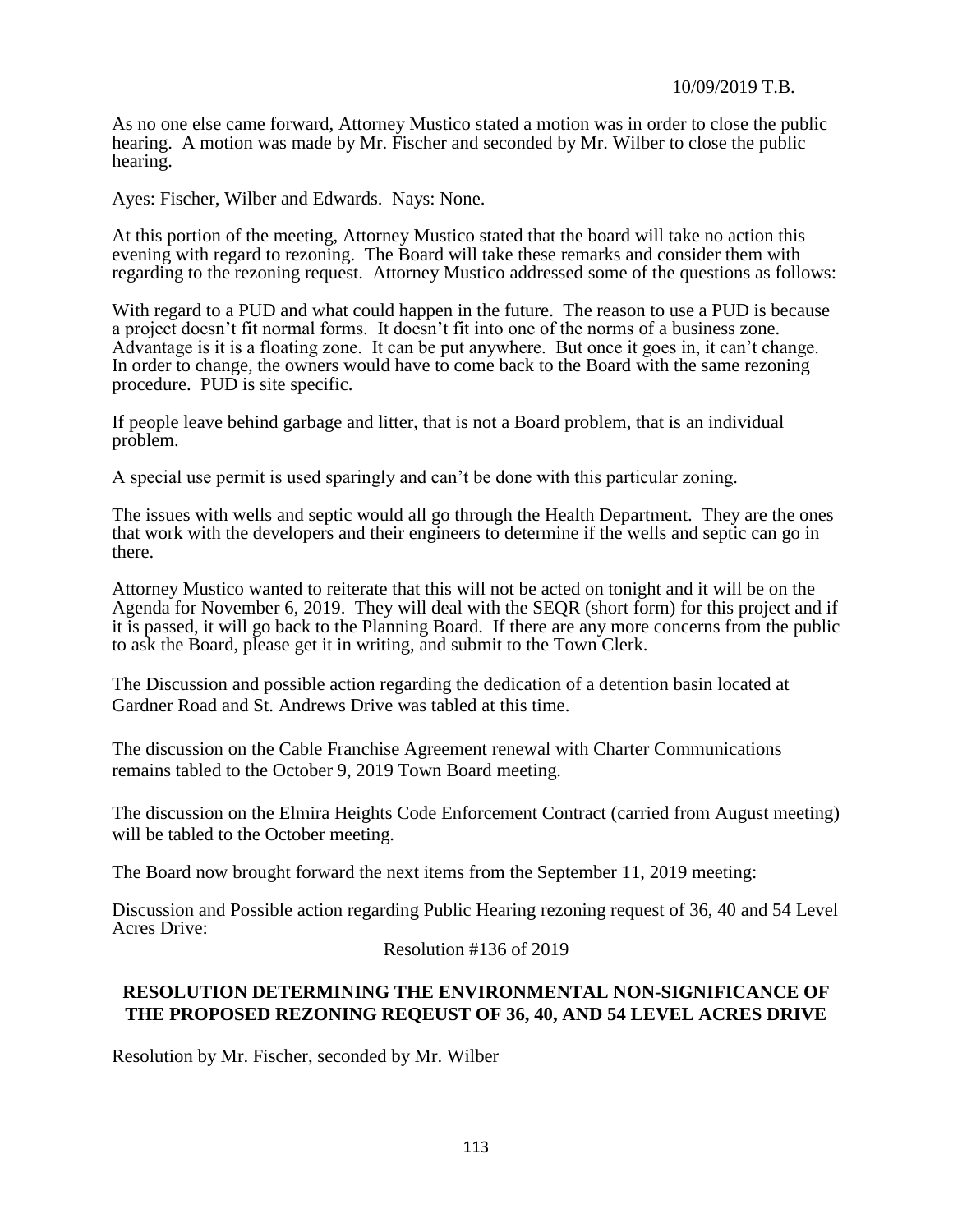WHEREAS, Pursuant to, and in accordance with, the provisions of section 617 of the New York State Environmental Quality Review Regulations (6 NYCRR part 617) the Town Board of the hereby makes the following determinations and classifications with respect to the adoption of the Level Acres Planned Unit Development, and

WHEREAS, a public hearing with reference to the above-described rezoning was held Wednesday October 9, 2019 at 7:30 P.M. at the Town Hall Town of Horseheads, 150 Wygant Rd., Horseheads, NY 14845. The Town Clerk published a notice of said public hearing in the Elmira Star Gazette and to give notice thereof to the Chemung County Department of Planning and to other municipalities, boards and agencies if entitled to notice thereof.

WHEREAS, the Town Board has duly considered the same.

NOW, THEREFORE, BE IT RESOLVED, the Town Board states the following:

- 1. The action is determined to be an Unlisted Action;
- 2. The action does not involve a Federal Agency;
- 3. The Town of Horseheads is the only permitting agency and there are no involved agencies;
- 4. The Town hereby finds and determines (a). it has considered the action reviewed the short form environmental assessment form; reviewed the criteria set forth in 6 NYCRR Section 617.7(c); thoroughly analyzed the relevant areas of potential environmental concern, and has duly considered all of the potential project environmental impacts and their magnitude in connection with the proposed Action; (b) the project will not result in any large and important environmental impacts, and, therefore, is one which will not have a significant impact on the environment; and (c) the reasons supporting this determination are set forth hereinabove; authorizes the Supervisor of the Town of Horseheads to sign a negative declaration determination of non-significance with respect to the project, and authorizes the Town Clerk of the Town of Horseheads to forward a copy of said negative declaration determination of non-significance to the Town of Horseheads Planning Board, Code Enforcement Office of the Town of Horseheads.

Ayes: Fischer, Wilber and Edwards. Nays: None.

Discussion and Possible action regarding Public Hearing regarding Town code cell towner.

### Resolution #137 of 2019

### **RESOLUTION REZONING PREMISES KNOWN AS 36, 40 AND 54 LEVEL ACRES DRIVE AS THE LEVEL ACRES PLANNED HOME DEVELOPMENT**

Resolution by: Seconded by:

WHEREAS, by Resolution #80 of 2019, the Town Board and forwarded to the Planning Board, a request that the Planning Board, on behalf of the Town, consider rezoning premises known as 36, 40 and 54 Level Acres Drive, as well as all properties along Level Acres Drive to Planned Home Development, and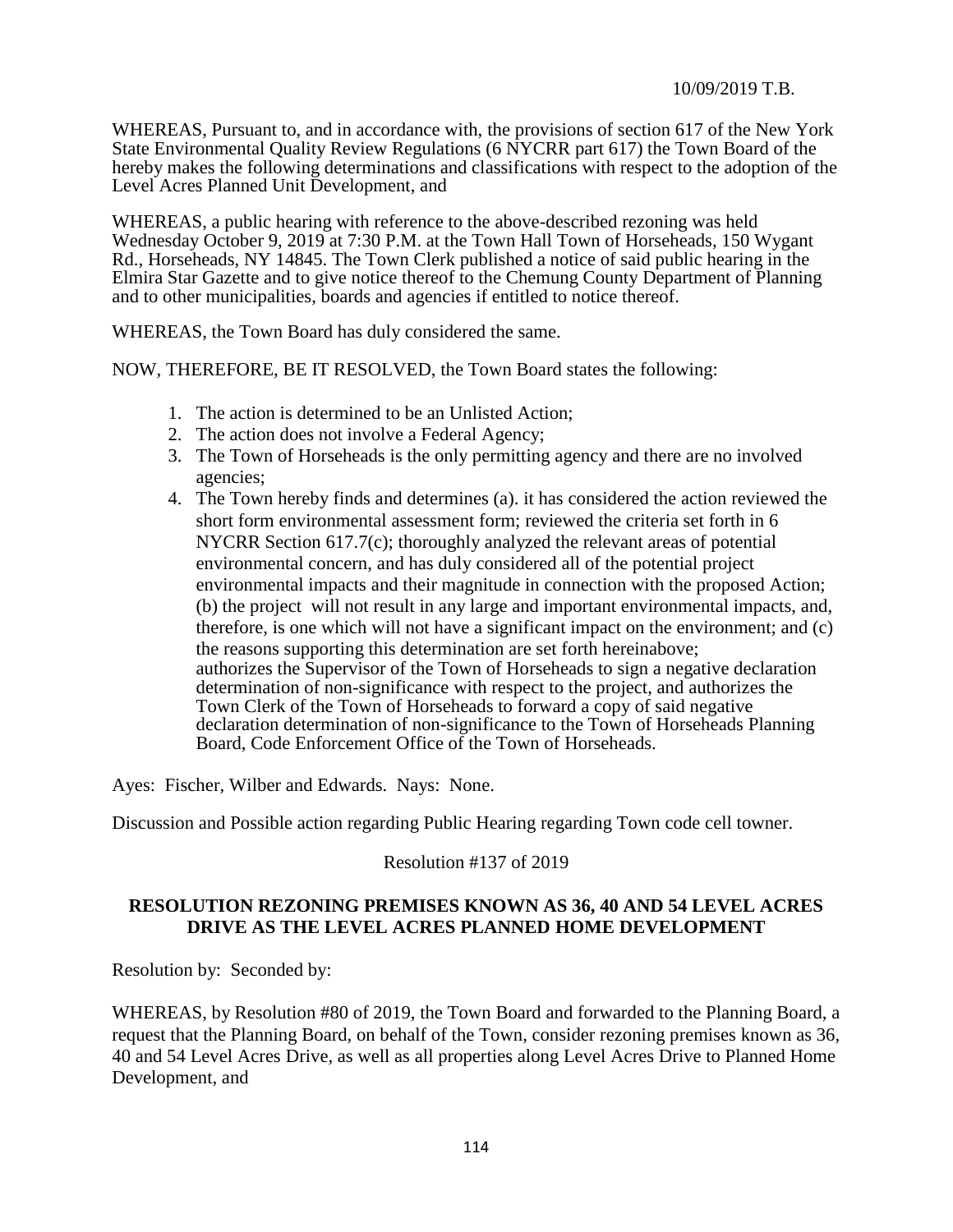WHEREAS, the application was referred to the Town of Horseheads Planning Board for recommendations, and

WHEREAS, the Town Board has received the recommendations for rezoning of 36, 40 and 54 Level Acres Drive, from the Town of Horseheads Planning Board dated August 7, 2019, and

WHEREAS, the Town Board duly called for a Public Hearing on the proposed amendment for September 11, 2019 at 7:30 PM and the same was advertised one time in the Elmira Star Gazette on August 26, 2019, and

WHEREAS on September 11, 2019 at or after 7:30 PM the Supervisor turned the meeting over to the Attorney for the Town, who read the public notice, who called the public hearing to order, and

WHEREAS, all parties having been heard, a motion to close the public hearing was passed, and

WHEREAS, the Town Board reviewed the SEQR Short Form EAF and prepared responses to Part II, and

WHEREAS, the Town Board has duly considered the same

NOW THEREFORE BE IT RESOLVED, that premises currently known as 36(TM #49.02-5-2), 40(TM #49.02-5-3) and 54(TM #49.02-5-7) Level Acres Drive, in the Town of Horseheads are rezoned to and to be known as the Level Acres Planned Home Development, subject to the terms and conditions, herein set forth, and be it further

RESOLVED, that no change or amendment shall be made to the terms and conditions set forth herein without action by the Town Board, specifically referencing this resolution, and be it further

RESOLVED, that premises currently known as 36(TM #49.02-5-2), 40(TM #49.02-5-3) shall be used for truck repair only, subject to the following terms and conditions:

a) That the site for such use has a minimum area of 10,000 square feet.

b) That the vehicular entrances and exits shall not be located within 300 feet of entrances or exits intended for the use of children attending schools or playgrounds accessory thereto, or relating to entrances or exits to public parks or public playgrounds with an area of one-half acre or more.

c) That any facilities for lubrication, minor repairs or washing are located within a completely enclosed building.

d) That the site is so designed as to provide reservoir space for five vehicles waiting for repair within the zoning lot in addition to the spaces within the building itself.

e) That entrances and exits are so planned that, at maximum expected operation,

vehicular movement into or from the zoned lot will cause a minimum of obstruction on streets or sidewalks.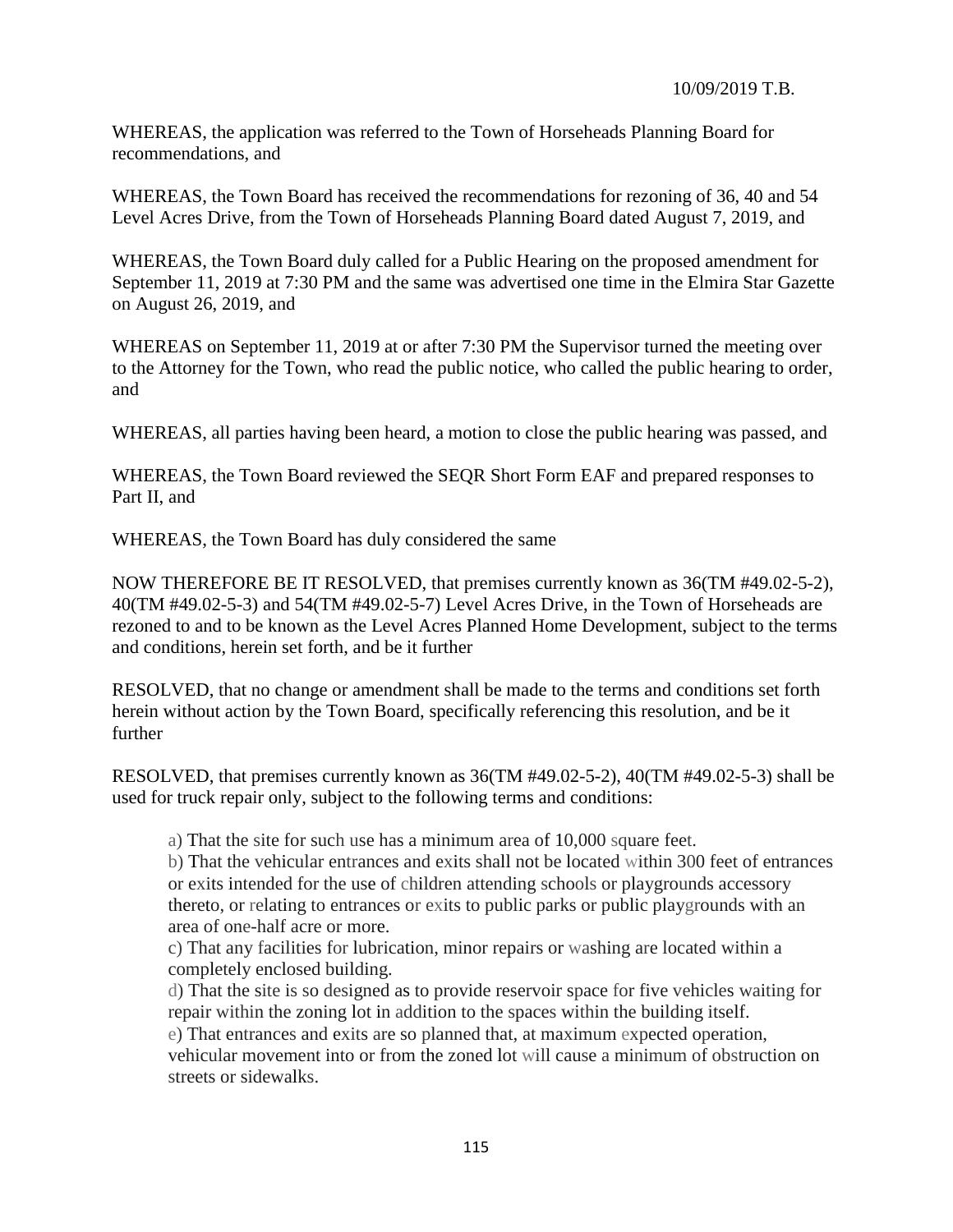f) That, along any rear lot line or side lot line, adjoining Residence District or residential area, the zoned lot be screened as the Board may prescribed by either of the following methods:

1. A strip at least four feet wide, densely planted with shrubs or trees at least four feet high at the time of planting and which are of a type which may be expected to form a year-around dense screen at least six feet high within three years,. **OR**  2. A wall or barrier or uniformly painted fence of fire-resistant material at least six feet high, but not more than eight feet above finished grade. Such wall, barrier, or fence may be opaque or perforated, provided that not more than 50% of it's face is open.

g) Non-illuminated or illuminated non-flashing sings with a total surface not exceeding 150 square feet for any zoning lot shall then be permitted.

h) No repair work is to be performed out of doors.

i) Pumps, lubricating or other devices are located at least 20 feet from any street line or highway right-of-way.

j) All fuel oil, gasoline, motor-oil, or similar substance are stored at least 35 feet distant from any street or lot line.

k) No continuous, frequent or repetitive emissions of odorous gases or other odorous matter which are perceptible in such quantities as to be readily detectable, without instruments, at the property line of the lot from which they are emitted, either at ground level or habitable elevation, and be it further

RESOLVED, that premises currently known as 54 (TM #49.02-5-7) shall be used for manufactured/mobile home community only, to promote the health, safety, morals and general welfare of the inhabitants of the community and the public at large, the property known as 54 Level Acres Dr., as part of the Level Acres PUD shall be subject to the subject to the terms and conditions, as follows:

DEFINITIONS: The following terms shall have the meanings indicated:

**LOT LINE** -A line dividing one lot from another or from a street or any public place.

**MANUFACTURED HOME**- A factory-manufactured dwelling home built on or after June 15, 1976, and conforming to the requirements of the Department of Housing and Urban Development (HUD), Manufactured Home Construction and Safety Standards, 24 CFR 3280, April 1, 1993, transportable in one or more sections, which, in the traveling mode, is eight feet (2,438 mm) or more in width or 40 feet (12,192 mm) or more in length, or, when erected on site, is 320 square feet (29.7 m2), minimum, constructed on a permanent chassis and designed to be used with or without a permanent foundation when connected to the required utilities and includes the plumbing, heating, air-conditioning and electrical systems contained therein. The term "manufactured home" shall also include any structure that meets all the requirements of this definition except the size requirements and with respect to which the manufacturer voluntarily files a certification required by the federal Department of Housing and Urban Development and complies with the standards established under the national Manufactured Housing Construction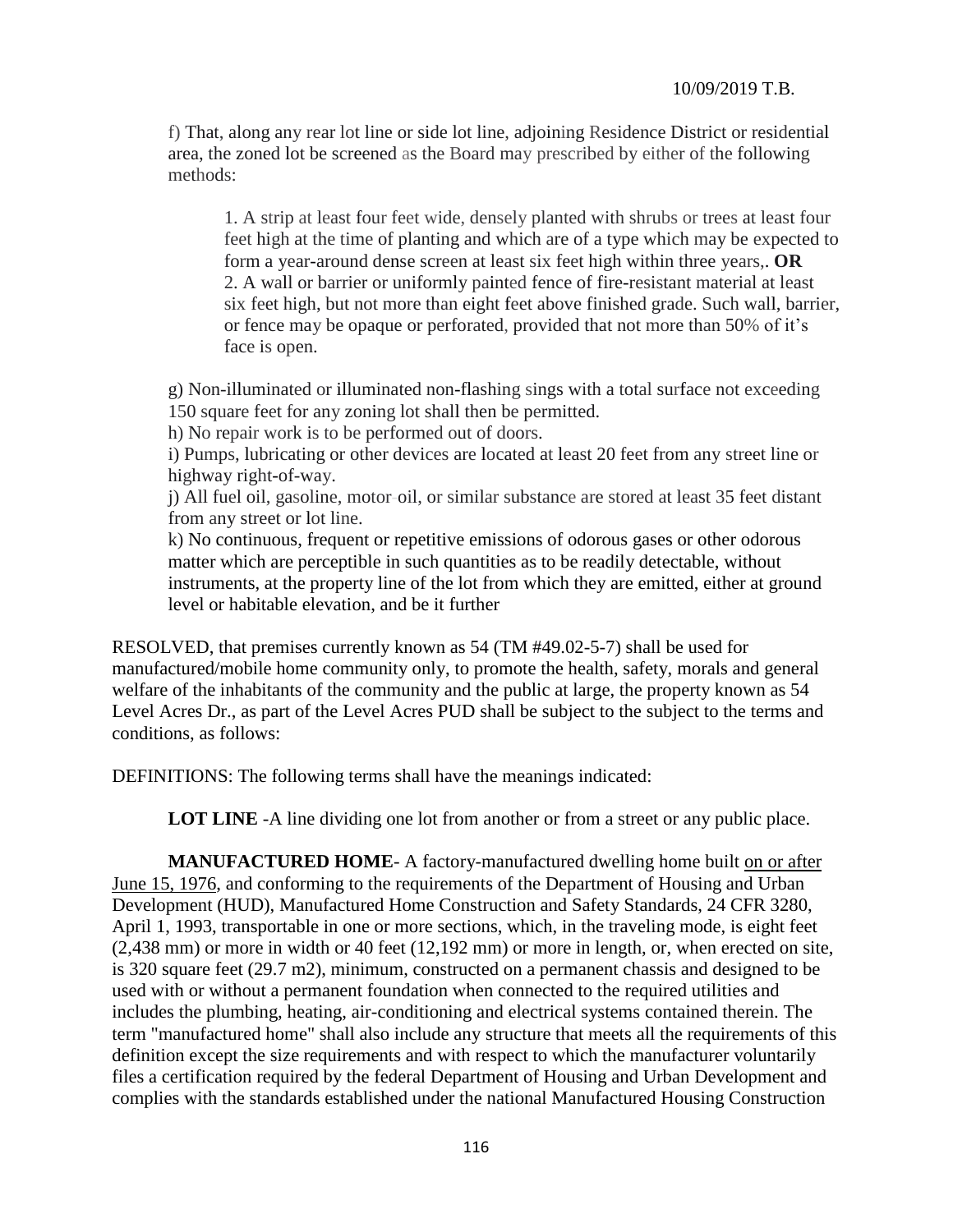and Safety Act of 1974, as amended. The term "manufactured home" shall not include any selfpropelled recreational vehicle.

**MANUFACTURED HOME, FACTORY (MODULAR HOME)**- A structure designed primarily for residential occupancy, constructed by a method or system of construction whereby the structure or its components are wholly or in substantial part manufactured in manufacturing facilities, intended or designed for permanent installation, or assembly and permanent installation, on a building site.

**MANUFACTURED/MOBILE HOME LOT**-A parcel of land for the placement of a single home designed for occupancy and the accessory structures incident to it, including any open space.

**MANUFACTURED/MOBILE HOME LOT WIDTH** -The mean distance measured parallel to the front lot line between the two side lot lines.

**MANUFACTURED/MOBILE HOME PARK**-A parcel of land under single ownership which is improved for the placement of manufactured/mobile homes for non-transient use and which is offered to the public for the placement of manufactured/mobile homes.

**MANUFACTURED/MOBILE HOME STAND**- That part of a lot which has been reserved for the placement of the manufactured/mobile home.

**MOBILE HOME**-A factory-manufactured dwelling home built prior to June 15, 1976, with or without a label certifying compliance with NFPA, ANSI or a specific state standard, transportable in one or more sections, which, in the traveling mode, is eight feet (2,438 mm) or more in width or 40 feet (12,192 mm) or more in length, or, when erected on site, is 320 square feet (29.7 m2), minimum, constructed on a permanent chassis and designed to be used with or without a permanent foundation when connected to the required utilities, and includes the plumbing, heating, air-conditioning and electrical systems contained therein. The term "mobile home" shall not include travel trailers or any self-propelled recreational vehicle.

**RECREATIONAL VEHICLE (RV)-**A motorized, self-propelled vehicle containing sleeping and other facilities for temporary habitation.

**STAND AREA**-That part of a mobile/manufactured home lot which is reserved for the placement of the mobile/manufactured home stand. The stand area shall be located according to the minimum distances specified in the PUD regulation

**TINY HOUSE-Homes that are 400 square feet or less, which may be constructed on a** lot in place of a manufactures/mobile home.

**TRAILER, CAMPER-**A recreational vehicle containing sleeping and other facilities for habitation and intended to be towed or carried by another vehicle.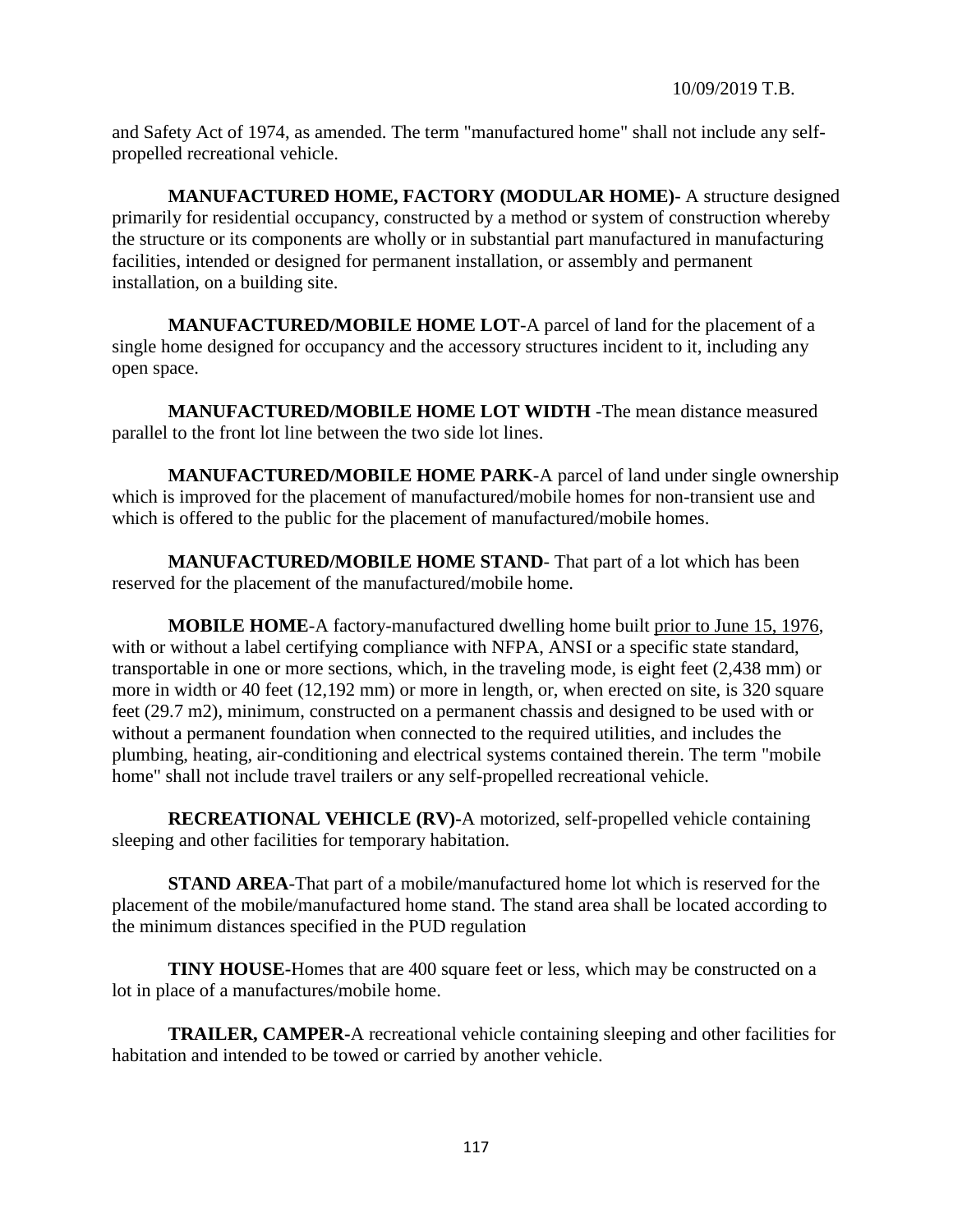**LICENSE REQUIRED.** It shall be unlawful to maintain and operate this manufactured/mobile home community subject to this resolution without a license, which shall be renewed annually.

> A. Renewal or transfer of license. Application for renewal of license. Upon application, in writing, for renewal of a license and upon payment of the annual license fee, the Town Board shall renew such license for another year. Such applicant shall certify that no change has been made since the last licensing period and said trailer park conforms to all local laws, statutes and regulations applicable thereto. If any changes have taken place in the mobile home park, the applicant must produce a revised plan showing that said changes comply with this chapter and all other local laws and regulations applicable thereto.

B. Application for transfer of license. Upon application, in writing, for transfer of a license (or temporary permit) and payment of the transfer fee, the Town Board shall issue a transfer.

C. The temporary permit fee for each one-hundred-eighty-day period shall be as set forth from time to time by resolution of the Town Board.

**ENFORCEMENT & INSPECTIONS.** This PUD regulation shall be enforced by the Code Enforcement Officer:

> A. The Code Enforcement Officer, and said officer and his or her inspectors shall be authorized and have the right in the performance of their duties to enter any premises and make such inspections as are necessary to determine satisfactory compliance with this chapter and regulations issued hereunder. Such entrance and inspection shall be accomplished at reasonable times and in emergencies whenever necessary to protect the public interest.

B. Owners, agents, operators and occupants shall be responsible for providing access at reasonable times to all parts of the premises within their control to the Enforcement Officer or to his or her inspectors acting in the performance of their duties.

C. It shall be the duty of the Town Board:

(1) To cause periodic inspections of all licensed premises at a minimum of 12 months and to inspect premises in pending applications for licenses or temporary permits and shall report the inspection of said manufactured/mobile home parks in the official minutes of the Town Board.

(2) To investigate all complaints made under this PUD regulation.

(3) To request the Town Attorney to take appropriate legal action on all violations of this PUD regulation.

D. Upon determination by the Enforcement Officer that there has been a violation of any provisions of this chapter or regulations issued hereunder, the Enforcement Officer shall give notice of such violation(s) in the following manner:

- (1) The notice shall be in writing.
- (2) The notice shall include a statement of the reasons for its issuance.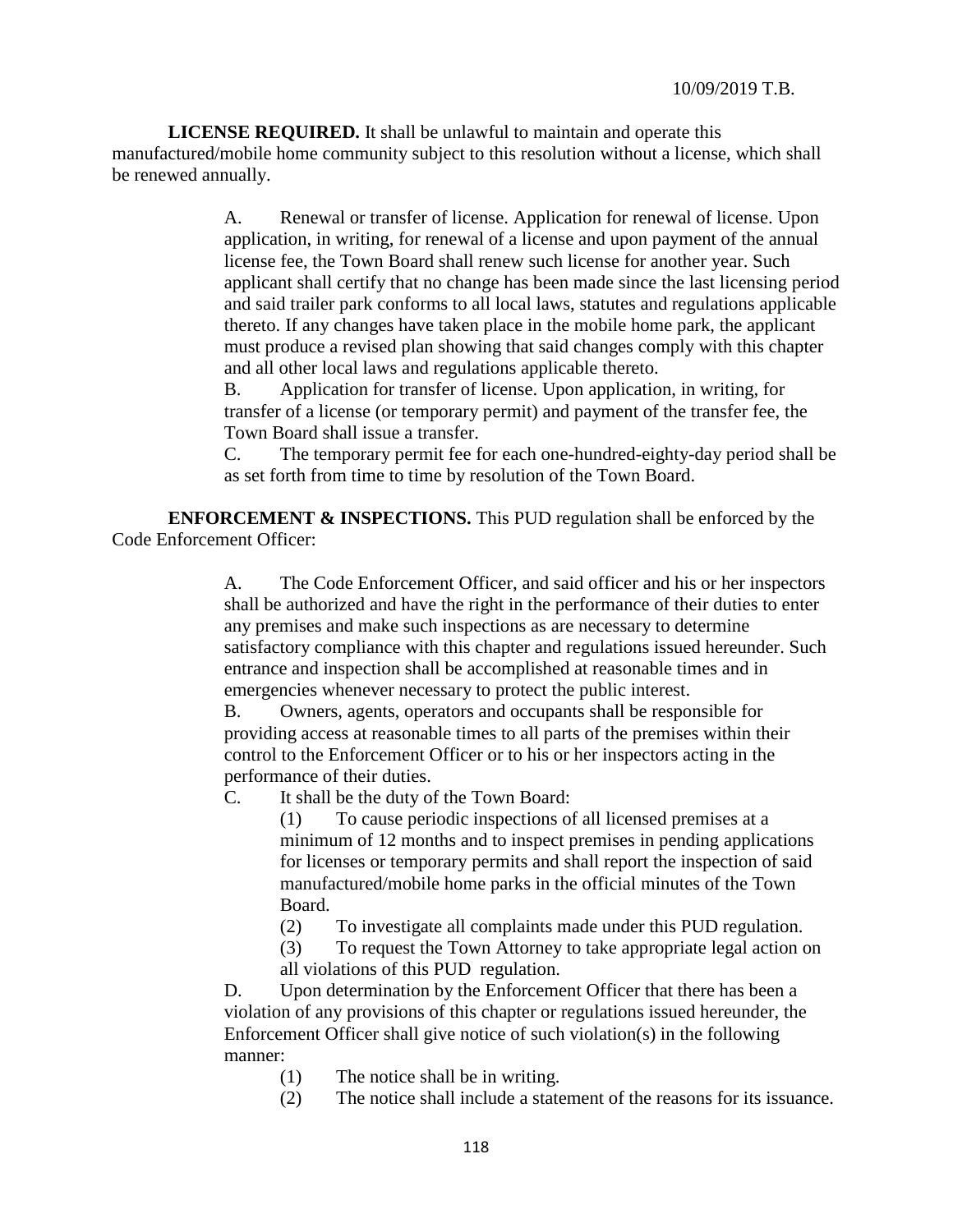- (3) The notice shall state a reasonable time for the performance of any act(s) necessary for compliance.
- (4) The notice shall contain an outline of remedial action which, if taken, will effect compliance.
- (5) The notice shall be served by certified mail and directed to the licensee of the licensed premises as stated in the application, and such notification shall be deemed sufficient legal notice under this chapter.

E. Any person affected by any notice which has been issued in connection with the enforcement of this chapter may request and shall be granted a hearing before the Town Board, provided that such person shall file with the Town Board a written petition requesting such hearing and setting forth a statement of the grounds therefor within 20 days after receipt of the notice. The filing of the request for a hearing shall serve to stay the notice, except in case of an order issued under Chapter 132 § 132-9E of The Code of the Town of Horseheads. Upon receipt of said petition, the Town Board shall set a time and place for such hearing, which time shall be not later than 30 days after the day on which the petition was filed and shall give the petitioner written notice thereof.

F. Within 30 days after such hearing, the Town Board shall issue an order, in writing, sustaining, modifying or withdrawing the notice, which order shall be served as directed in Chapter 132 § 132-9A. Upon failure to comply with any order sustaining or modifying a notice, the license of the mobile home park affected by the order shall be revoked.

G. The proceedings of such hearing, together with a copy of every notice and order related thereto, shall be entered as a matter of public record in the office of the Enforcement Officer.

H. Whenever the Enforcement Officer finds that an emergency exists which requires immediate action to protect the public health, he or she may, without notice or hearing, issue an order stating the existence of such emergency and requiring that such action be taken as he or she may deem necessary to meet the emergency, including the suspension of the license or temporary permit or the closing of a park and evacuation of all occupants. Notwithstanding any other provisions of this chapter, such order shall be effective immediately. Any person to whom such an order is directed shall comply therewith immediately but, upon petition to the Town Board, shall be afforded a hearing as soon as possible. The provisions of Chapter 132§ 132-9C and D of the Code of the Town of Horseheads shall be applicable to such hearing and the order issued thereafter.

**AREAS FOR NONRESIDENTIAL USE.** If facilities are provided for servicing, maintenance and management, including laundry facilities, said facilities shall be landscaped with trees and shrubs and shall provide adequate off-street parking space and shall be adequately maintained, cleaned and improved.

**DENSITY AND MOBILE HOME LOT SIZE.** The lots shall not less than 20 feet wide and not less than 1000 square feet in area.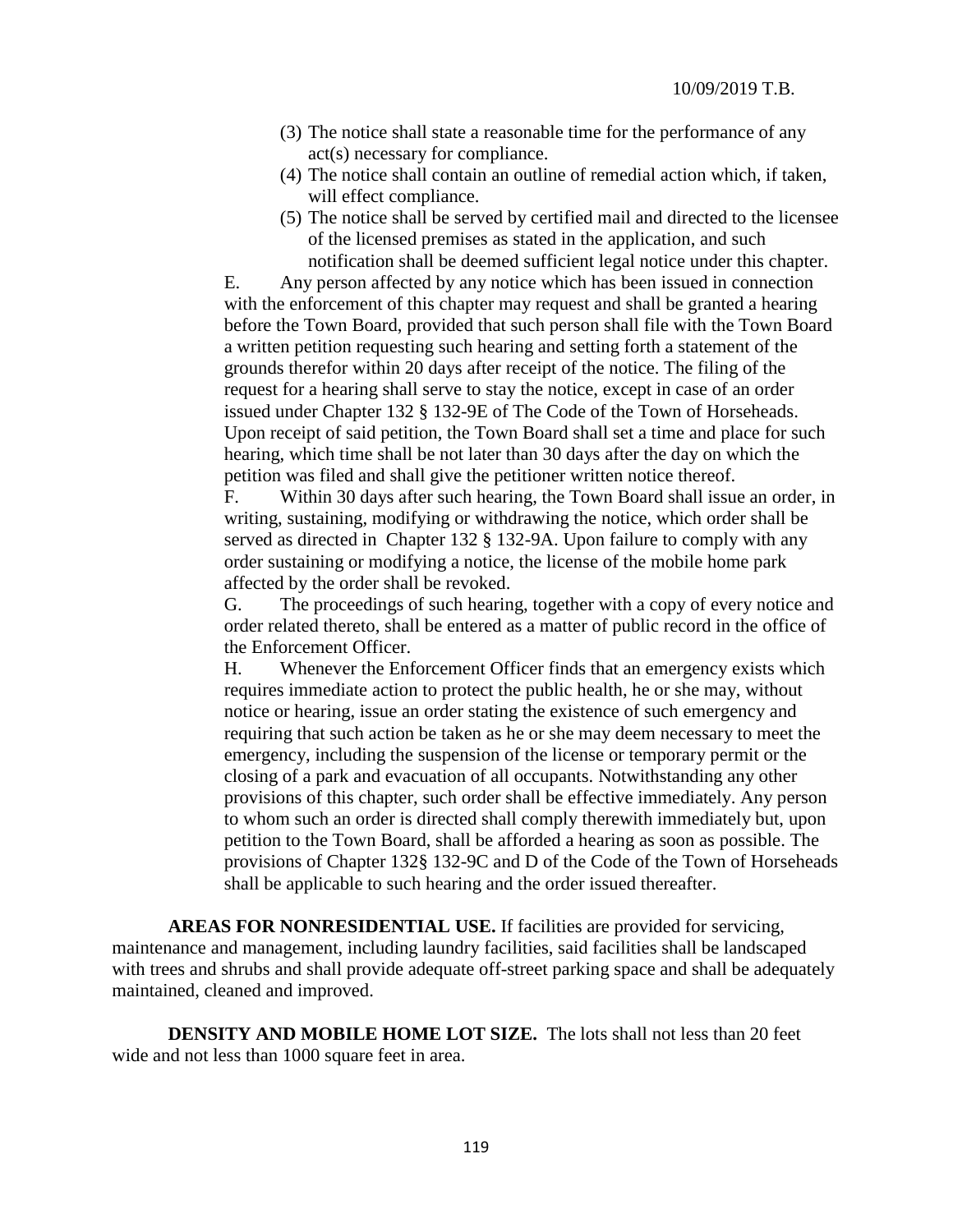### **REQUIRED SEPARATION BETWEEN MANUFACTURED/MOBILE**

**HOMES/TINY HOMES.** There shall be a separation space of at least 10 feet between a home and any other home on an adjacent lot. Expandable rooms, decks, patios, porches, covered porches, steps, garages, structural addition patios, carports, individual storage facilities, accessory buildings or structures shall be included as a part of the home in determining separation and clearance. It is intended that the required separation area shall be maintained as open space, except uncovered porches, measuring less than four (4) from the edge of the manufactured/mobile home and steps.

**REQUIRED SETBACKS.** All homes shall be located at least 5 feet from any park property or boundary line and a minimum distance of 3 feet shall be maintained between any home and the nearest pavement edge of an adjoining park street. No stand areas shall be closer than 5 feet to the front lot line, and 5 feet to the rear and side lot line.

**PARK STREET REQUIREMENTS.** The internal street system in a mobile home park shall be privately owned, constructed and maintained and shall be designed for safe and convenient access to all spaces and facilities intended for use by park occupants. Alignment and gradient shall be adapted to the topography, to safe movement of anticipated traffic, including emergency vehicles and to satisfactory control of surface water and groundwater.

- A Internal streets.
	- (1) One-way street, parking one side only:
	- (2) Two-way street, parking one side only:

B Access streets. At points where general traffic enters or leaves the park, regardless of widths specified above, street widths shall be sufficient to permit free movement from or to the public street

C Required illumination of park street system. All parks shall be furnished with lighting homes, either overhead or side lights, or a combination of both, so spaced and equipped as to provide for the safe movement of pedestrians and vehicles.

D Street construction and design standards. All streets shall be provided with a smooth, hard, dense surface which shall be durable and well drained under normal use and weather conditions. Pavement edges shall be protected to prevent raveling of the surface and shifting of the base. Street surfaces shall be maintained free of cracks, holes and other hazards. Grades of all streets shall be sufficient to ensure adequate surface drainage.

**OFF-STREET PARKING REQUIREMENTS.** Off-street parking areas shall be provided in all manufactured/mobile home parks for the use of park occupants and guests. Such areas shall be furnished at the rate of at least two car spaces for each mobile home lot, each space to be at least 180 square feet in area, plus any required access and maneuvering space or one be located in a designated parking area in park.

**STORAGE AREAS.** An enclosed storage facility not exceeding 100 square feet of storage space may be provided on each mobile home lot and shall be so constructed so as to blend aesthetically with the mobile home and surrounding area and be located behind the mobile home or carport or end of driveway. Such facility shall be located in such a way as to maintain the separation requirements of the PUD.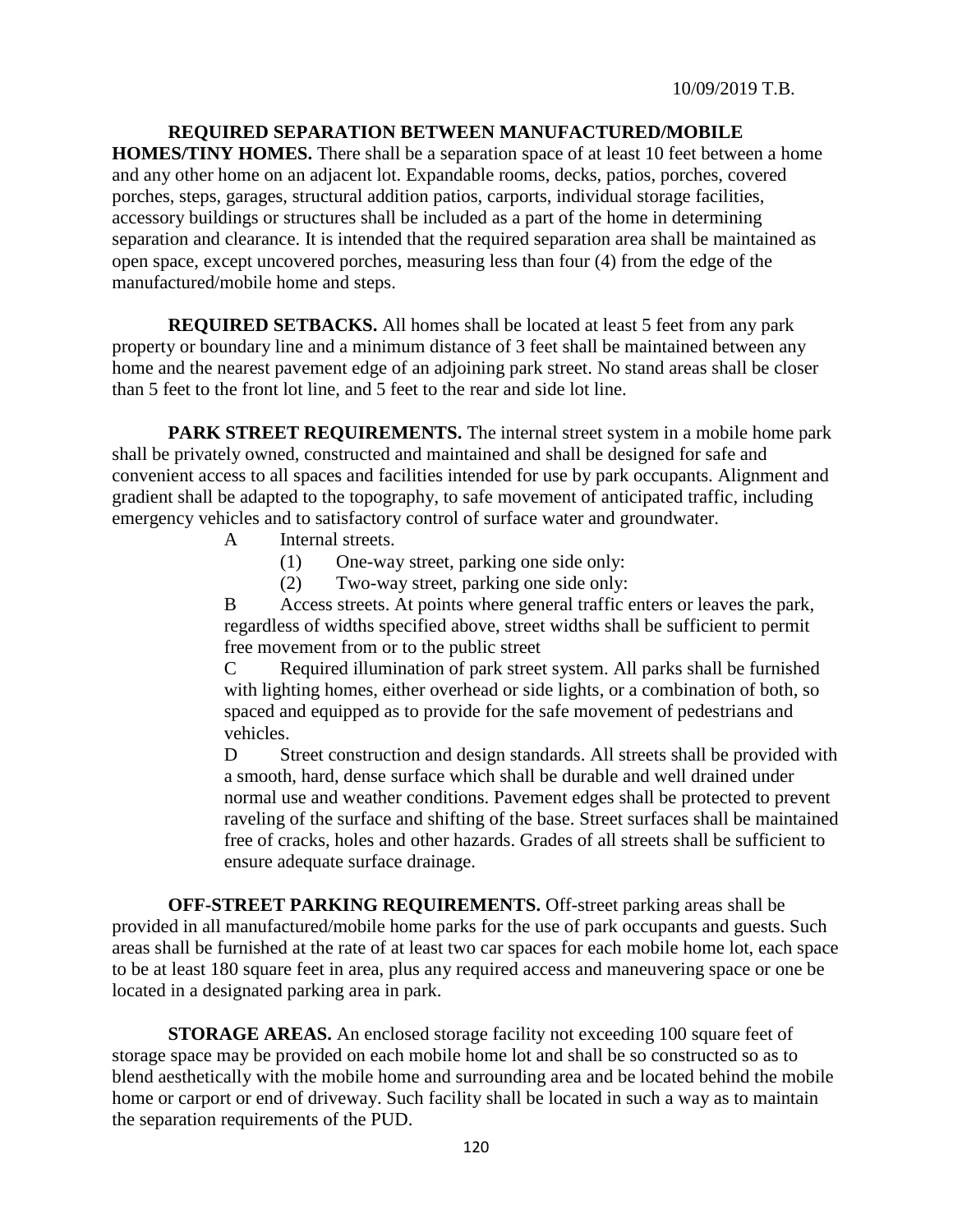**GROUND FLOOR AREA.** No home shall have less than 320 square feet of ground floor area.

**WATER SUPPLY SYSTEM.** An adequate, safe and potable supply of water shall be provided.

> A. The water supply shall be of such quantity and supply as required by the New York State, Chemung County Health Department and New York State Building Codes.

B. The treatment of a private water supply shall be in accordance with applicable laws and regulations.

**REFUSE HANDLING.** The storage, collection and disposal of refuse in the park shall be conducted to create no health hazards, rodent harborage, insect breeding areas, accident or fire hazards or air pollution.

> A. If a common refuse storage area is provided, it shall be rodent proof and located not more than 25 feet from any lot. Containers shall be provided in sufficient number and capacity to properly store all refuse.

B. If refuse containers are to be stored on individual mobile home lots, such containers shall be stored so as to prevent containers from being tipped, to minimize spillage and container deterioration and to facilitate cleaning around them.

C. Garbage in all common refuse storage areas shall be removed at least twice weekly. Where suitable collection service is not available from private agencies, the park operator shall provide this service.

D. Disposal of refuse by burning on the site is expressly prohibited.

# **SELF-CONTAINED RECREATIONAL VEHICLES AND CAMPERS.** Up to four

RVs or campers can be placed on unoccupied approved lots between April 1 to November 1.

A. At least 10 feet of separation must be maintained between a RV and any s tructure on an adjacent site (including pop outs, awnings, etc.).

B. Said vehicles and campers must have Chemung County Health Department approval if required.

C. Said vehicles and campers must have valid current registration.

D. Said vehicles and campers must be connected to electric, sewer and water in an approved manner.

E. Permits must be displayed in a conspicuous place.

**RESPONSIBILITIES OF PARK MANAGEMENT.** The park shall operate the park in compliance herewith and regulations issued hereunder and shall provide adequate supervision to maintain the park, its facilities and equipment in good repair and in a clean and sanitary condition.

> A. The park management shall notify park occupants of all applicable provisions of this chapter and inform them of their duties and responsibilities under this chapter and regulations issued hereunder.

B. The park management shall supervise the placement of each home on its stand, which includes securing its stability and installing all utility connections.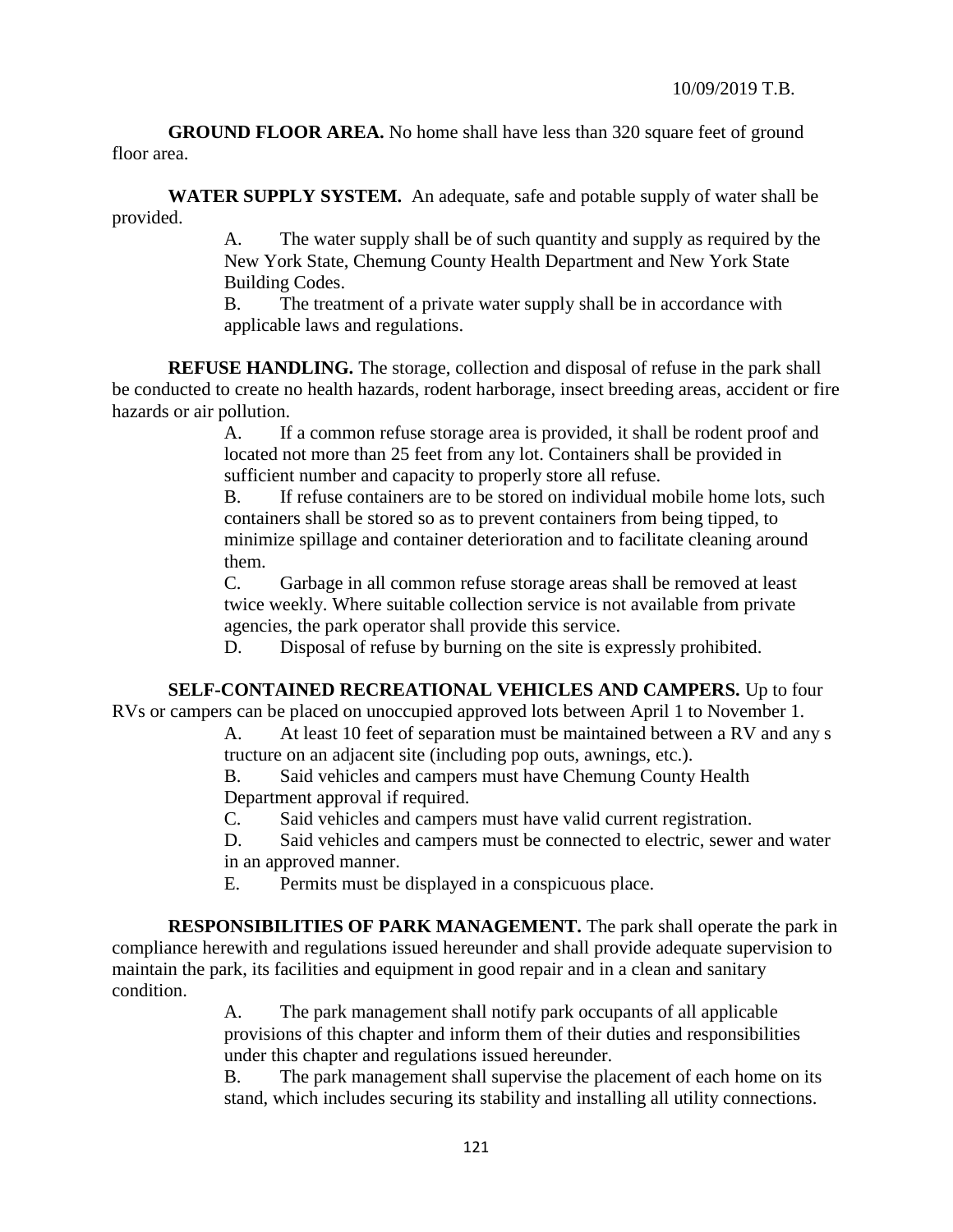C. The park management shall maintain a register containing the names of all park occupants. Such register shall be available to any authorized person inspecting the park in their official duties.

**RESPONSIBILITIES OF PARK OCCUPANTS.** The park occupant shall comply with all application requirements hereunder and regulations issued hereunder.

> A. The park occupant shall maintain his or her home lot, its facilities and equipment in good repair and in a clean and sanitary condition.

B. The park occupant shall be responsible for the proper placement of his or her home on its mobile home stand and the proper installation of all utility connections in accordance with the instructions of the park management.

C. The park occupant shall be responsible for complete skirting of his or her home within 30 days of occupancy. Any materials used for skirting or for the construction of enclosed patios, garages or structural additions, patios, carports and individual storage facilities shall provide a finished exterior appearance.

**SCOPE.** All construction, alteration, movement, enlargement, replacement, repair, equipment, use and occupancy must conform to the applicable provisions of the New York State Building Codes, New York State Health Department, Chemung County Health Department and the applicable Codes of the Town of Horseheads, and be it further

RESOVLED, Any person, firm or corporation who violates any provision of the terms and conditions set for herein shall be guilty of a misdemeanor and shall be subject to penalties as set forth in The Code of the Town of Horseheads Chapter 1, General Provisions, Article II, General Penalty Interpretation; conflicts with other provisions, be it further

RESOLVED, in the interpretation and application, the provisions of this chapter shall be held to be minimum requirements and whenever the requirements of this chapter are at variance with the requirements of any other lawfully adopted rules, regulation or local law, or building codes the most restrictive, or that imposing the higher standards, shall prevail.

RESOLVED, the Town Clerk is directed to publish an abstract of this resolution in the newspaper designated for the Town for such purposes and post the same on the bulletin board for the Town.

Resolution #138 of 2019

## **RESOLUTION DETERMINING THE ENVIRONMENTAL NON-SIGNIFICANCE OF THE PROPOSED TOWN CELL TOWER**

Resolution by Mr. Fischer, seconded by Mr. Wilber

WHEREAS, Pursuant to, and in accordance with, the provisions of section 617 of the New York State Environmental Quality Review Regulations (6 NYCRR part 617) the Town Board of the hereby makes the following determinations and classifications with respect to the adoption of the Level Acres Planned Unit Development, and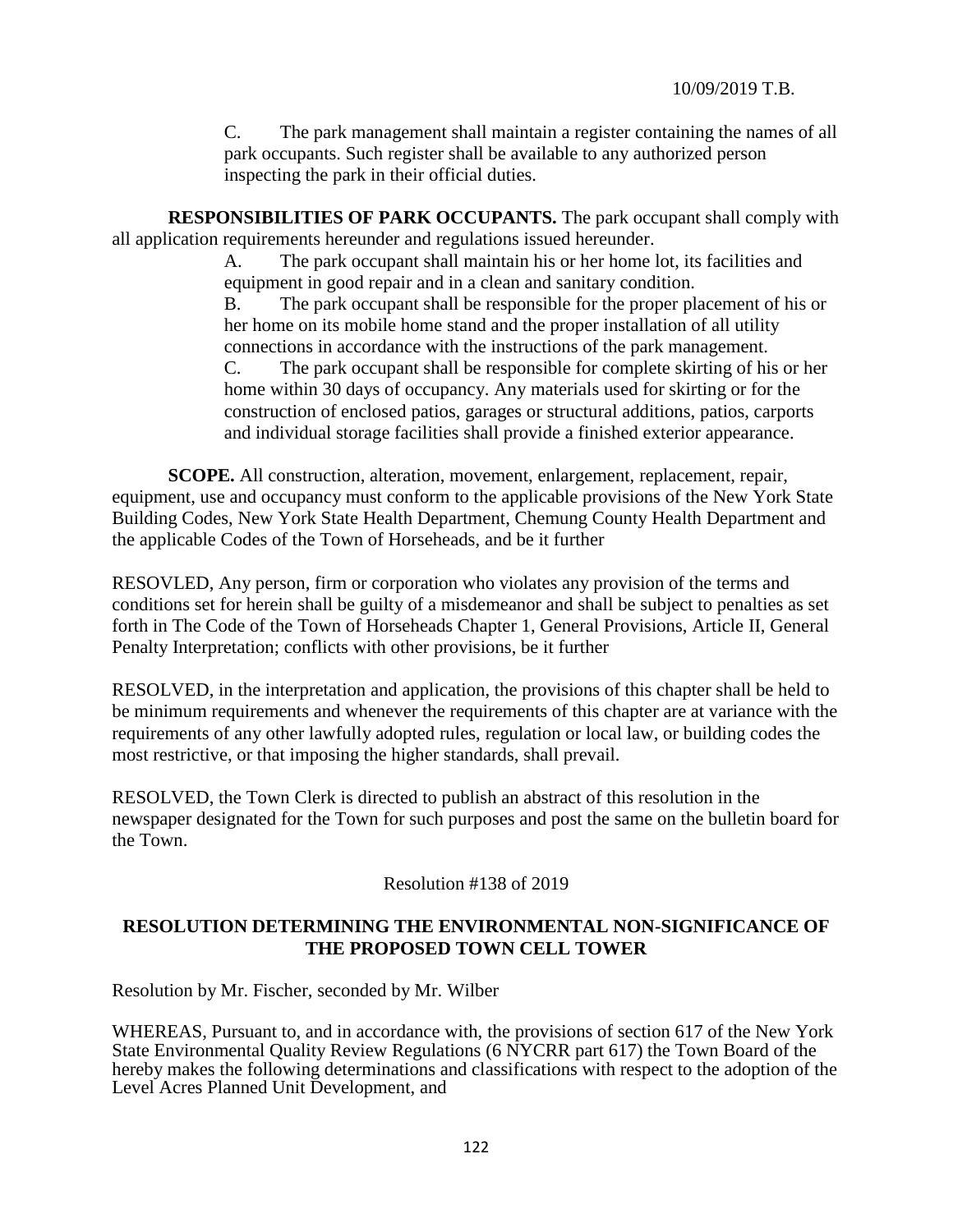WHEREAS, a public hearing with reference to the above-described rezoning was held Wednesday October 9, 2019 at 7:30 P.M. at the Town Hall Town of Horseheads, 150 Wygant Rd., Horseheads, NY 14845. The Town Clerk published a notice of said public hearing in the Elmira Star Gazette and to give notice thereof to the Chemung County Department of Planning and to other municipalities, boards and agencies if entitled to notice thereof.

WHEREAS, the Town Board has duly considered the same.

NOW, THEREFORE, BE IT RESOLVED, the Town Board states the following:

1. The action is determined to be an Unlisted Action;

2. The action does not involve a Federal Agency;

3. The Town of Horseheads is the only permitting agency and there are no involved agencies;

4. The Town hereby finds and determines that the action to be taken is a legislative action of the Town Board the project will not result in any large and important environmental impacts, and, therefore, is one which will not have a significant impact on the environment; and the reasons supporting this determination are set forth hereinabove; authorizes the Supervisor of the Town of Horseheads to sign a negative declaration determination of non-significance with respect to the project, and authorizes the Town Clerk of the Town of Horseheads to forward a copy of said negative declaration determination of non-significance to the Town of Horseheads Planning Board, Code Enforcement Office of the Town of Horseheads.

Ayes: Fischer, Wilber and Edwards. Nays: None.

Resolution #139 of 2019

## **RESOLUTION ADOPTING AMENDMENTS TO THE TOWN CODE FOR COMMUNICATIONS TOWERS**

Resolution by: Seconded By:

**WHEREAS**, Joe Atkinson submitted an article titled Cell Tower Oversight for the May 2, 2018, planning board meeting and a motion to place on file was made, and

**WHEREAS**, at the May 2, 2018 meeting the Planning Board decided to review the existing zoning ordinance to determine if updating is necessary, and

**WHEREAS**, the Planning Board reviewed many articles regarding cell towers and discussed the existing zoning from June 2018 through August 7, 2019, and

**WHEREAS**, on August 7, 2019, the Planning Board reviewed, discussed and approved the new language, received from Joe Atkinson, regarding Cell Tower Ordinance in the Town of Horseheads, titled Chapter 204, Zoning, Article XV, Special Permits and Article II, Terminology, and

**WHEREAS**, this item will be referred to the County, Village of Horseheads, Village of Elmira Heights, Town of Big Flats, Town of Catlin, Town of Veteran, Town of Erin and the Town of Elmira, and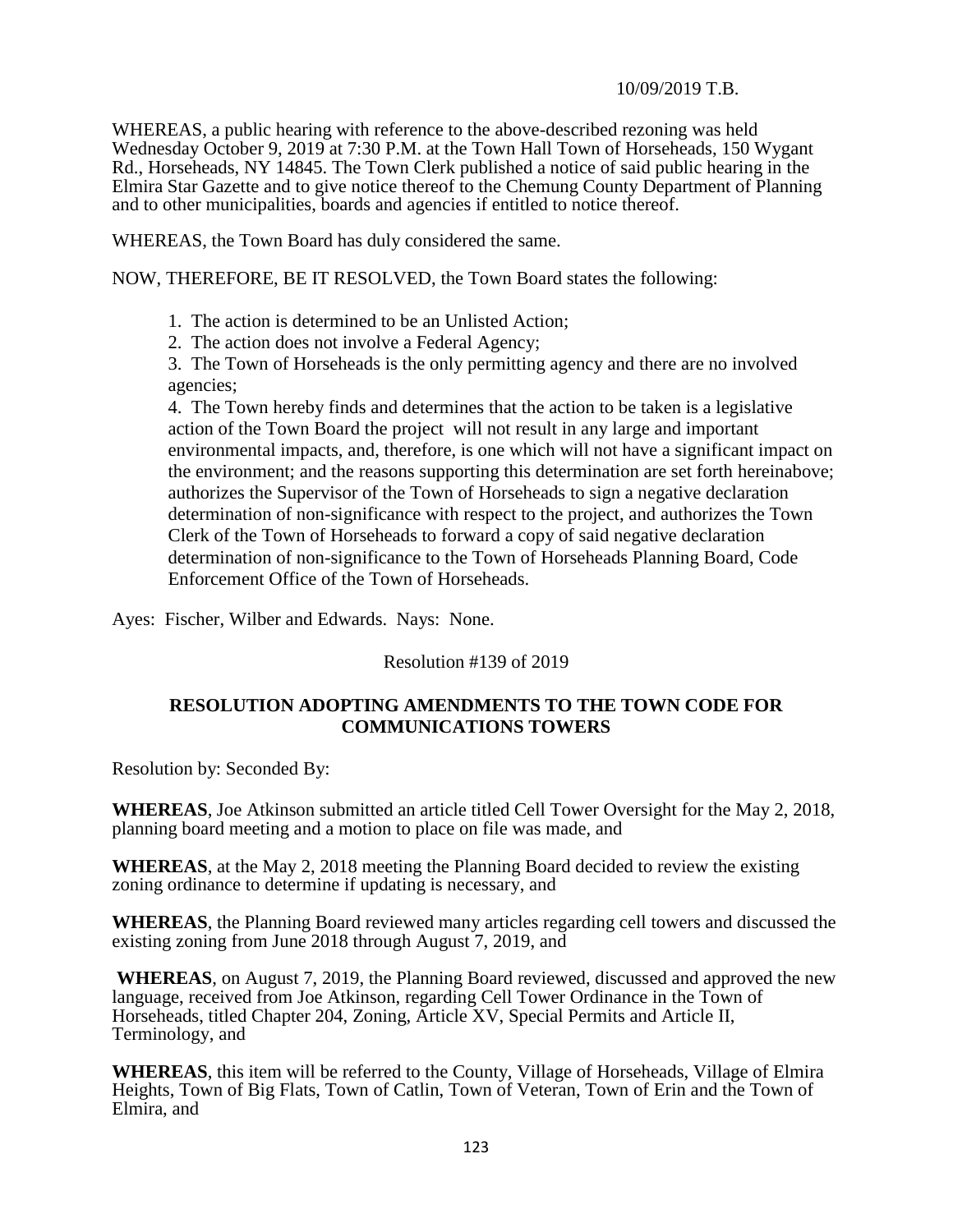**WHEREAS**, Cell Tower Ordinance in the Town of Horseheads, titled Chapter 204, Zoning, Article XV, Special Permits and Article II, Terminology will be recommended to the Town Board for approval, and

WHEREAS, the Town Board has received the recommendation from the Town of Horseheads Planning Board dated August 7, 2019, and

WHEREAS, the Town Board duly called for a Public Hearing on the proposed amendment for September 11, 2019 at 7:30 PM and the same was advertised one time in the Elmira Star Gazette on August 26, 2019, and

WHEREAS on September 11, 2019 at or after 7:30 PM the Supervisor turned the meeting over to the Attorney for the Town, who read the public notice, who called the public hearing to order, and

WHEREAS, all parties having been heard, a motion to close the public hearing was passed, and

**WHEREAS**, the Town Board duly considered the same,

**NOW, THEREFORE, BE IT RESOLVED,** that the Town Board of the Town of Horseheads, amends Town Code General Definitions §204-4, to add the following:

**"CO-LOCATION -** The use of a Communications Tower by more than one carrier. Co-location shall include:

- 1. Mounting or installing an antenna facility on a pre-existing structure, and/or
- 2. Modifying a structure for the purpose of mounting or installing an antenna facility on that structure. Modification of a structure for purposes of co-location shall include the reasonable replacement and/or relocation of an existing structure to accommodate the addition of a new Communications Tower on an existing structure. For purposes of Co-location, there shall be no net increase in the total number of poles.

**"COMMUNICATIONS TOWER -** A structure on which transmitting and/or receiving antennae are located. This includes, but is not limited to, freestanding towers, guyed towers, monopoles, and similar structures, as defined below:

- 1) FREESTANDING LATTICE TOWER Lattice tower with no external stabilizing mechanism outside of the foundation perimeter onto which antennas are affixed.
- 2) GUYED TOWER Lattice tower supported by wire anchors.
- 3) MONOPOLE A single pole of variable cross section onto which antennas are affixed.
- 4) WIRELESS TELECOMMUNICATIONS FACILITY, SMALL CELL OR MICRO-CELL as such term is used in the industry and described in 47 CFR § 1.1312(e)(2), as may be amended from time to time.
- 5) OTHER poles, whips or antennae.

**"FACILITY –** shall include the communications tower and all appurtenances thereto.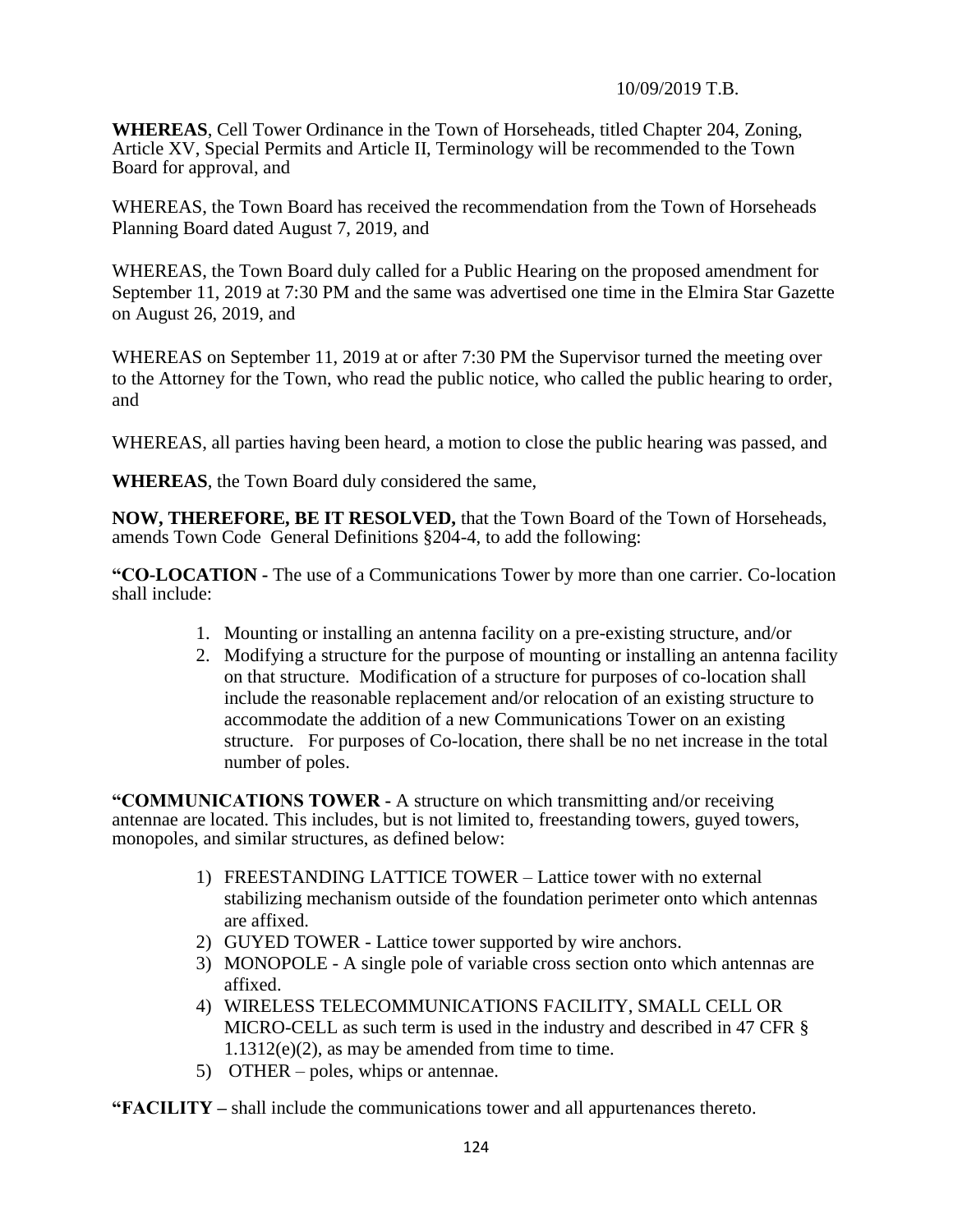**"FALL ZONE** - A designated zone around a tower, pole or structure that allows for safe landing of debris, ice attached devices or the structure itself in the case of collapse.

**"PWS -** Personal Wireless Service, i.e. Cellular Telephone Service

**["UNIFORM CODE](https://ecode360.com/6720929#6720929) -** The New York State Uniform Fire Prevention and Building Code, as currently in effect and as hereafter amended from time to time.", and be it further

RESOLVED, Town Code §201-104(I) is repealed in its entirety, and be it further

RESOLVED, a new Section shall be added to the Town Code for Zoning with regard to the placement of Communication Towers in the Town of Horseheads, to be added to the Town Code in such sequences, based upon recommendation of General Code Publishers, as follows: **Communications Towers** 

No communications tower shall hereafter be used, erected, connected to, modified or replaced except pursuant application, information, support materials and review pursuant to site plan procedure as set forth in Chapter 204 Zoning Article XIII Site Plan Review Procedure.

Communications towers shall be allowed in Manufacturing and Agricultural and Hill Zones as a matter of right subject to limitations set forth herein. Communications towers in all other districts may be allowed pursuant to site plan review.

All proposed Personal Wireless Service (PWS) facilities shall require an Full Environmental Assessment Form.

A variance may not be granted by the Zoning Board of Appeals on the basis of use in any district unless said Zoning Board of Appeals receives a positive recommendation of a majority plus one of the Planning Board. Planning Board review hereunder shall cease pending final action on the variance appeal

Communications towers proposed in or within 750 feet of prohibited districts shall be subject to additional requirements as set forth herein. In addition to the information mandated by the foregoing provisions, applicant must demonstrate by or shall and support by substantive evidence:

(a) Signal strength measurements showing that the applicant would not be able to provide service to the area without locating in the described area.

(b) That co-location on existing communications towers would compromise the existing towers' structural integrity and that the tower(s) cannot be modified to support the proposed antenna(s).

(c) That co-location on an existing current structure, utility pole, building or a new communications tower within a permitted district is impossible due to surrounding topography or other land features, whether natural or manmade. The fact that additional cost may be incurred and additional antennas may be required is not conclusive of an inability to so co-locate.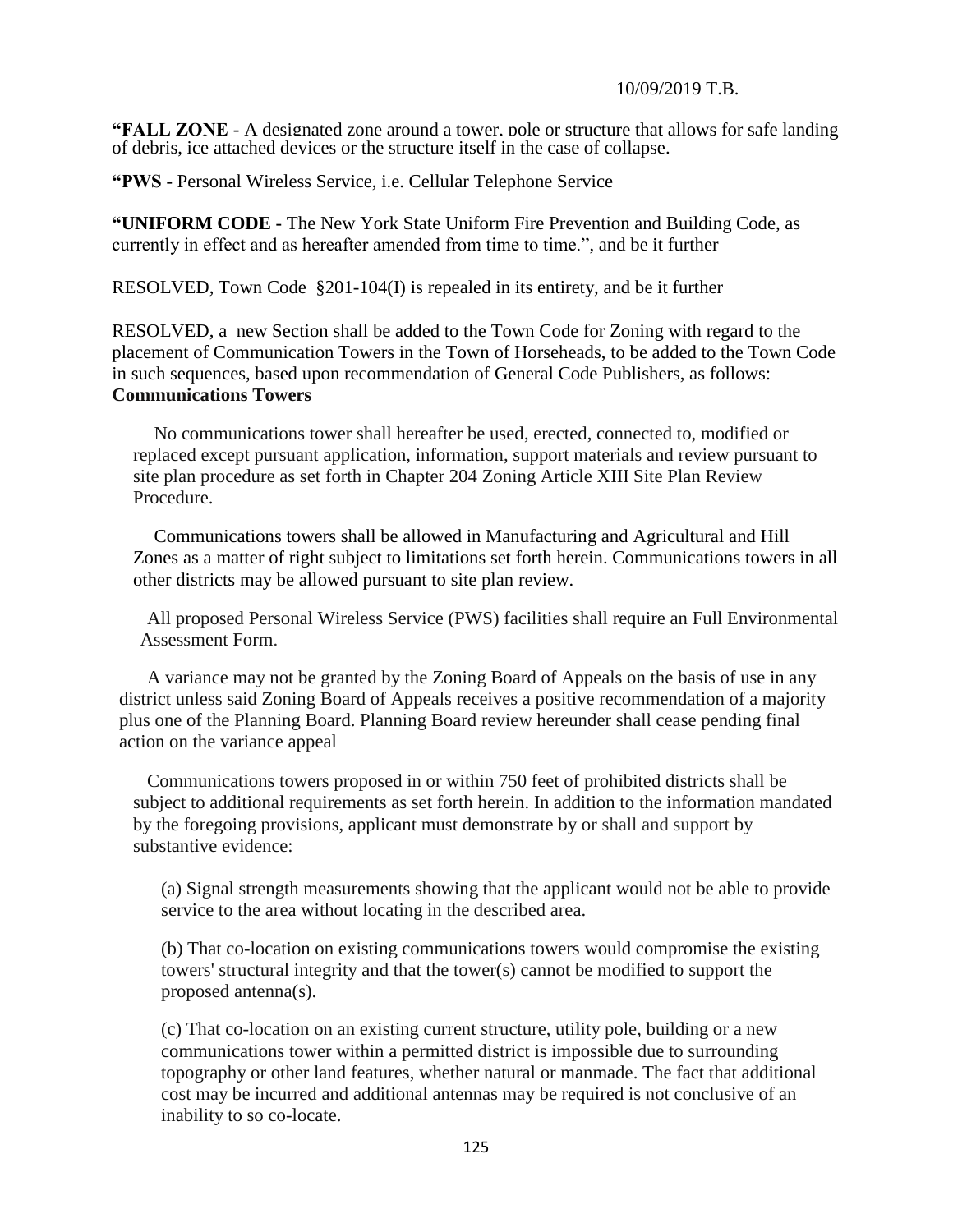2. In the event the applicant meets the criteria of Subsections A and B above, subject to all other requirements of this chapter, a proposed facility located outside a district zoned for towers or within 750 feet of a prohibited district must meet the following additional criteria:

(a) If the communications tower is less than 35 feet in height or the PWS antennas are to be located on a structure of less than 35 feet, the Planning Board in its discretion may require that the communications tower and/or antennas be completely camouflaged to blend with the surroundings, including but not limited to:

(1) The communications tower being made to look like a tree, silo or other alternative tower masking design selected by the Town in its sole discretion.

(2) Camouflage by artificial leaves, painting or other suitable method. Deteriorating camouflage or paint will be replaced at the Town's request, at the tower owner's expense.

(3) Enclosed with some modification to the structure or similar screening.

**3.** If applicant has proven that a communications tower greater than 35 feet is needed to provide the required coverage, the Planning. Board may require that more than one communications tower being 35 feet or less be built in lieu of a single taller communications tower in order to provide the required coverage. In such case, all of the criteria of this chapter must be fulfilled for each such communications tower.

**4.** In all events of communications tower being located in prohibited districts with a Planning Board approval or a variance, the applicant must provide substantial foliage and landscaping within the vicinity of the communications tower as well as landscaped buffer areas, the adequacy of which shall be determined by the Planning Board.

The following information is required in addition to the information and documents mandated by Code of the Town of Horseheads, Site Plan Review Procedure. This information is subject to Planning Board review processes.

**1.** A full application on a form supplied by the Town attested to by a licensed professional engineer:

**2.** A Long Form Environmental assessment form (EAF), including a site description that identifies and describes:

(a) The proposed communications tower and any facility, including but not limited to:

(i) the type of service and facilities to be provided;

(ii) the size of applicant's trading area (overall network area) within the Town and five miles beyond as licensed by the FCC;

(iii) the size of the area to be served;

(iv) the general service improvements to applicant's customer base that will be achieved;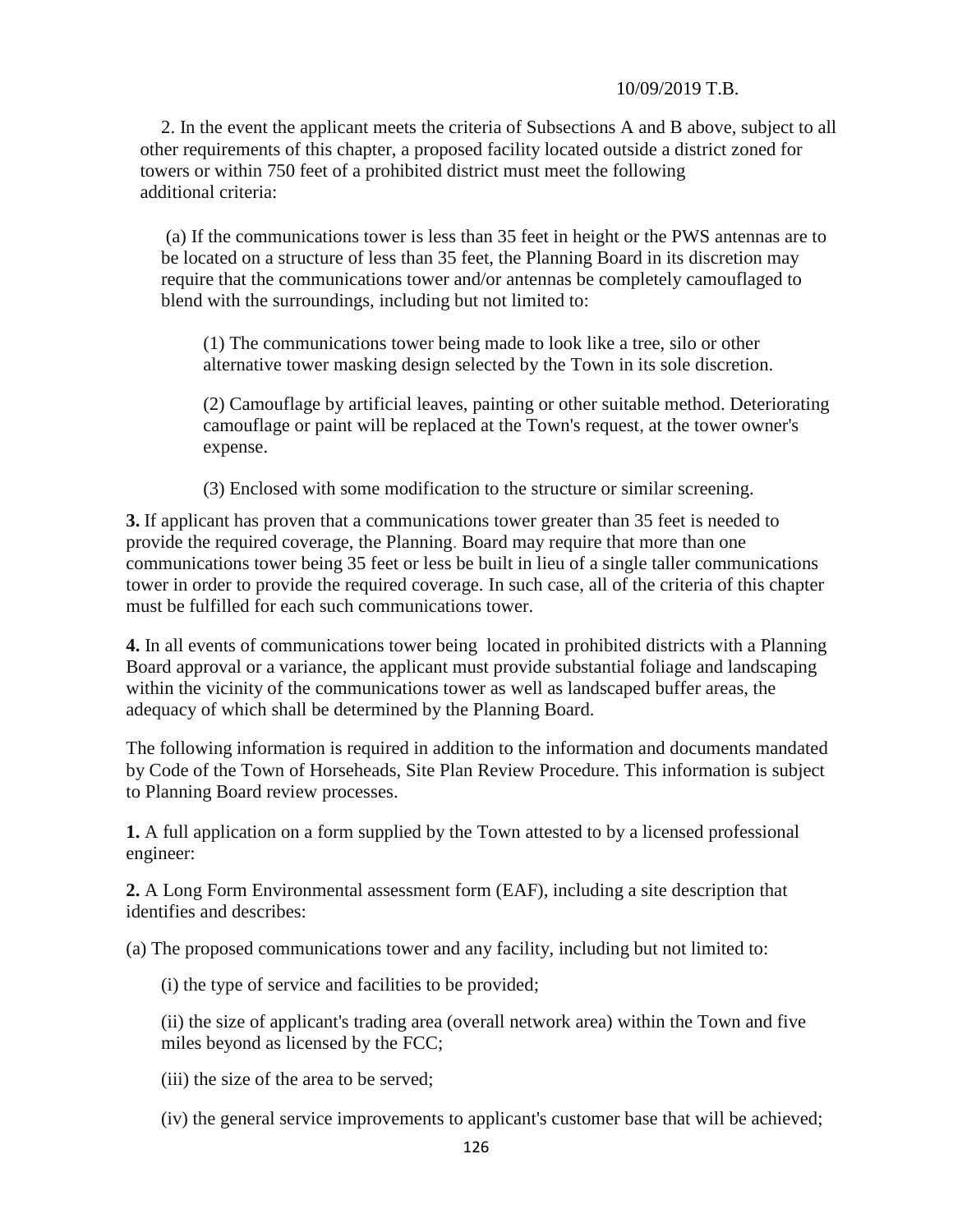(v) the need for and/or improvements in emergency communications that will be achieved;

(vi) any upgrading of necessary infrastructure (if any) for business development within the· proposed service area; and

(vii) the elimination of redundant facilities or equipment to be achieved if the proposed application is approved;

(b) Man-made topographical features at and within one (1) mile of the selected site;

(c) Environmental resources on or adjacent to the selected site, including but not limited to water bodies and wetlands;

(d) Surrounding vegetation (i.e. tree species) at the selected site;

(e) Fencing around the proposed facility;

(f) Building materials for equipment sheds;

(g) Proposed visual impact mitigation measures and a description of applicant's efforts to minimize visual impacts. If this objective cannot be accomplished, applicant shall provide an explanation why the minimization of visual impacts is technically impossible, providing substantive evidence to support this claim. Increased costs associated with minimizing visual impacts shall not be considered sufficient support of a claim of impact mitigation infeasibility.

(h) Applicant's compliance with the National Environmental Policy Act of 1969 and the National Historic Preservation Act; and .

(i) AII SEQRA Involved Agency permits required, as applicable.

**3.** The manufacturer's or applicant's design drawings pertaining to installation, stamped by a licensed professional engineer.

**4.** The applicant's maintenance and inspection schedule.

**5.** Site access, road alignment, road width, road surface type, proposed curb-cuts, anticipated construction and operation vehicular traffic to and from the site and construction parking and storage areas. Location of the curb cut is subject to NYSDOT regulations or a Town Highway work permit.

**6.** Each application for installation of antennas shall include either a preliminary or a certified statement that the installation of the antennas, including reception and transmission functions, will not interfere with the radio or television service enjoyed by adjacent residential and nonresidential properties or with public safety telecommunications. In the event only a preliminary statement is submitted with the application, a final certified statement on noninterference will be provided and approved by the Town prior to the issuance of a permit. A Town-approved professional engineer shall prepare the statement.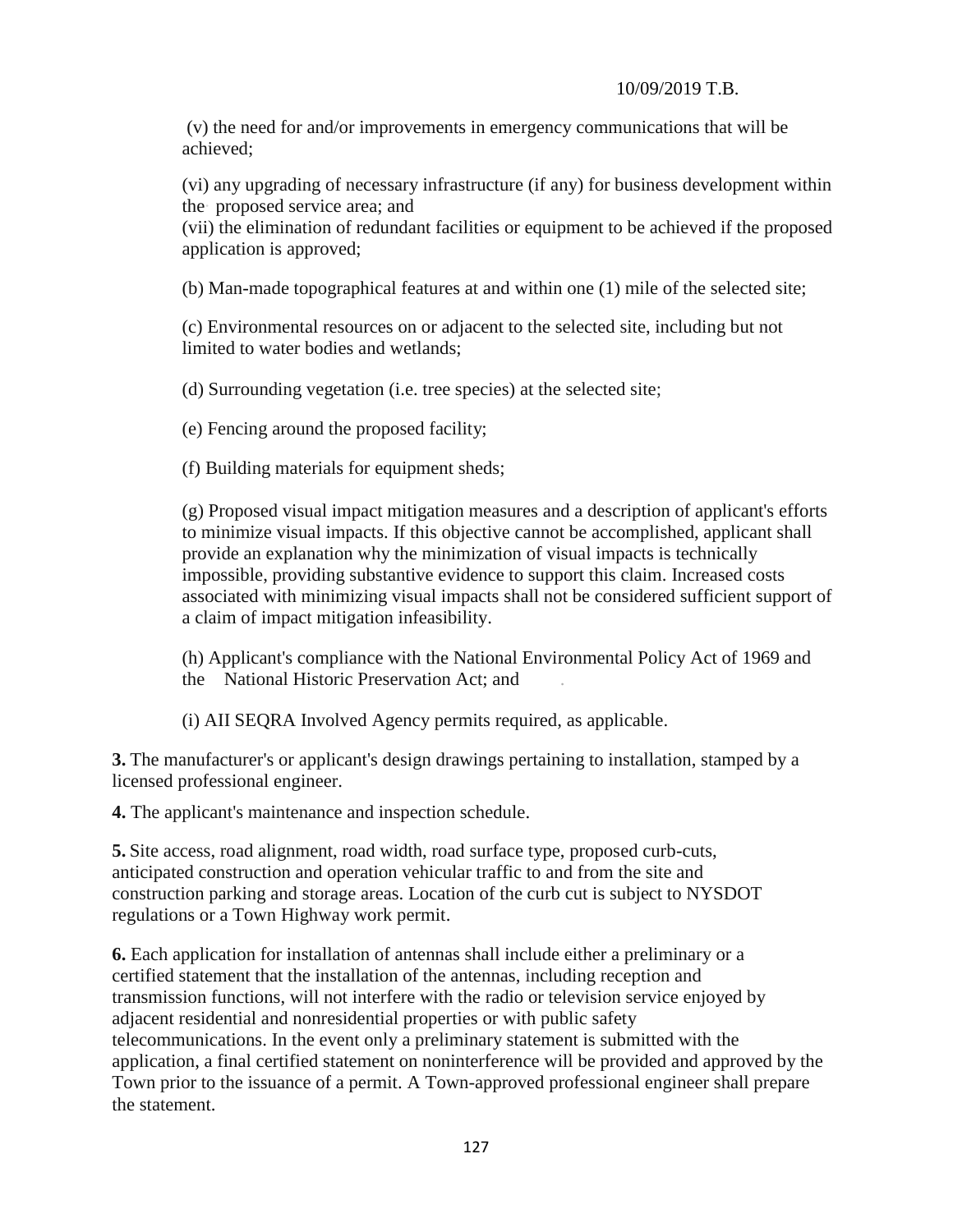**7.** A safety analysis and certification by a licensed professional engineer that the proposed facility will be in compliance with all applicable FAA and FCC laws and regulations.

**8.** Proof of the site owner's consent, if the applicant is not the owner of the site on which the applicant seeks to locate a commercial facility.

**9.** The name of the operator, owner, lessee(s) to the application, with correct direct contact information for the same.

**10.** A copy of applicant's FCC license.

**11.** Names and addresses of adjacent property owners as contained in public records.

**12.** An inventory of applicant's existing sites. Each applicant shall provide a map showing applicant's FCC-licensed service area (within the municipality and five miles beyond) with a separate map showing applicant's inventory of its existing communications towers and antenna sites within the Town and within one mile of the Town's border including, for each such structure, specific .information regarding the communications tower and/or antenna height and the location, street address, tax parcel, latitude and longitude and mean sea level height of the communications tower base.

**13.** The location of any equipment or other facilities required by each of the potential colocators or additional users, as provided for in § 204-101.D of this chapter.

**14.** A visual impacts study, generated by an appropriately licensed consultant that:

(a) Complies with the NYS Department of State Model Visual Impact Analysis methodology;

(b) Complies with §§ 204-101.I-I and 204.101.I-K;

(c) Describes the natural and manmade character of the area surrounding the proposed facility's site, including identifying highways and residential and commercial streets and roads, vegetation, land use and visually sensitive sites including but not limited to parks, historic sites and public access facilities (such as trails and boat launches) within a five (5) mile radius of the proposed facility's site;

(d) Includes a computer-imaged photograph of any proposed communications tower as it would appear on the site, including any proposed attachments, from at least three different angles selected by the Town and during all four seasons of the year;

(e) Includes a list of key viewer groups, including but not limited to residents, hikers, motorists, campers and boaters;

(f) Identifies key viewpoints, such as public roads, recreation areas and residential developments with a determination whether the viewpoints are stationary or moving and the view's duration;

(g) Describes the width of the field of view and the horizontal viewing angle;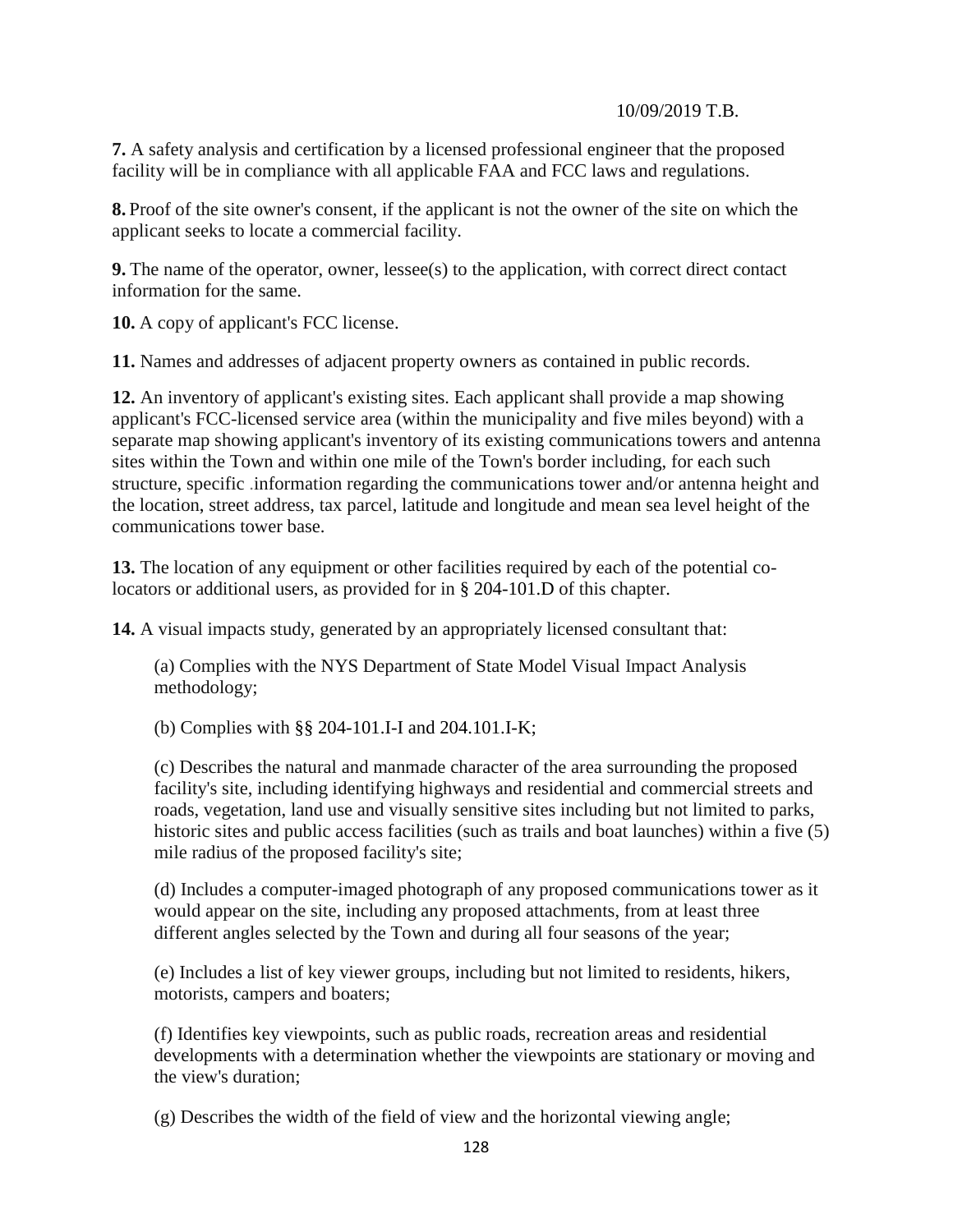(h) States whether the view is through vegetation or open area;

(i) Identifies the natural and manmade features that will be seen by the view in the foreground (0 to 0.5 mile), middle ground (0.5 to 3.5 miles) and background (3.5 to 5 miles) views;

(ii) Includes a visual analysis map, line of sight profiles, and visual simulation photographs keyed to the site map consistent with visual analysis methodology;

(iii) Demonstrates applicant's compliance with the National Environmental Policy Act of 1969 and the National Historic Preservation Act; and

(iv) Includes a description of applicant's efforts to minimize-visual impacts. If this objective cannot be accomplished, applicant shall provide an explanation why the minimization of visual impacts is technically impossible, providing substantive evidence to support this claim. The Town may consider these efforts and require additional efforts if there is a reasonable basis, in the Town's sole discretion, for such requirement.

**15.** Applicant shall select a preferred alternative site based on the lowest potential visual impact and the preferred alternative site's technical and economic feasibility. Applicant shall provide the Town with:

(a) A signal propagation study for the preferred alternative site; and

(b) A detailed explanation supporting the preferred alternative site's selection that includes a demonstrated need for service supported by substantive evidence; environmental, visual and site impacts; initial development and life-cycle costs; and an explanation of why other alternative sites were not preferred.

**16.** Additional submission requirements for communications towers include:

(a) Identification and description of an anti-climbing device.

(b) A report from a licensed professional engineer, which describes the communications tower, including its height and design, demonstrates the communications tower's compliance with applicable structural standards (including but not limited to foundation design, wind loading and guy wire plans) and describes the communications tower's capacity, including the number and types of antennas it can accommodate.

(c) A preliminary or a certified statement that the installation of the communications tower, will not interfere with the services enjoyed by adjacent residential and nonresidential properties or with public safety telecommunications. In the event only a preliminary statement is submitted with the application, a final certified statement on noninterference will be provided and approved by the Town prior to the issuance of a permit. A town-approved professional engineer shall prepare the statement.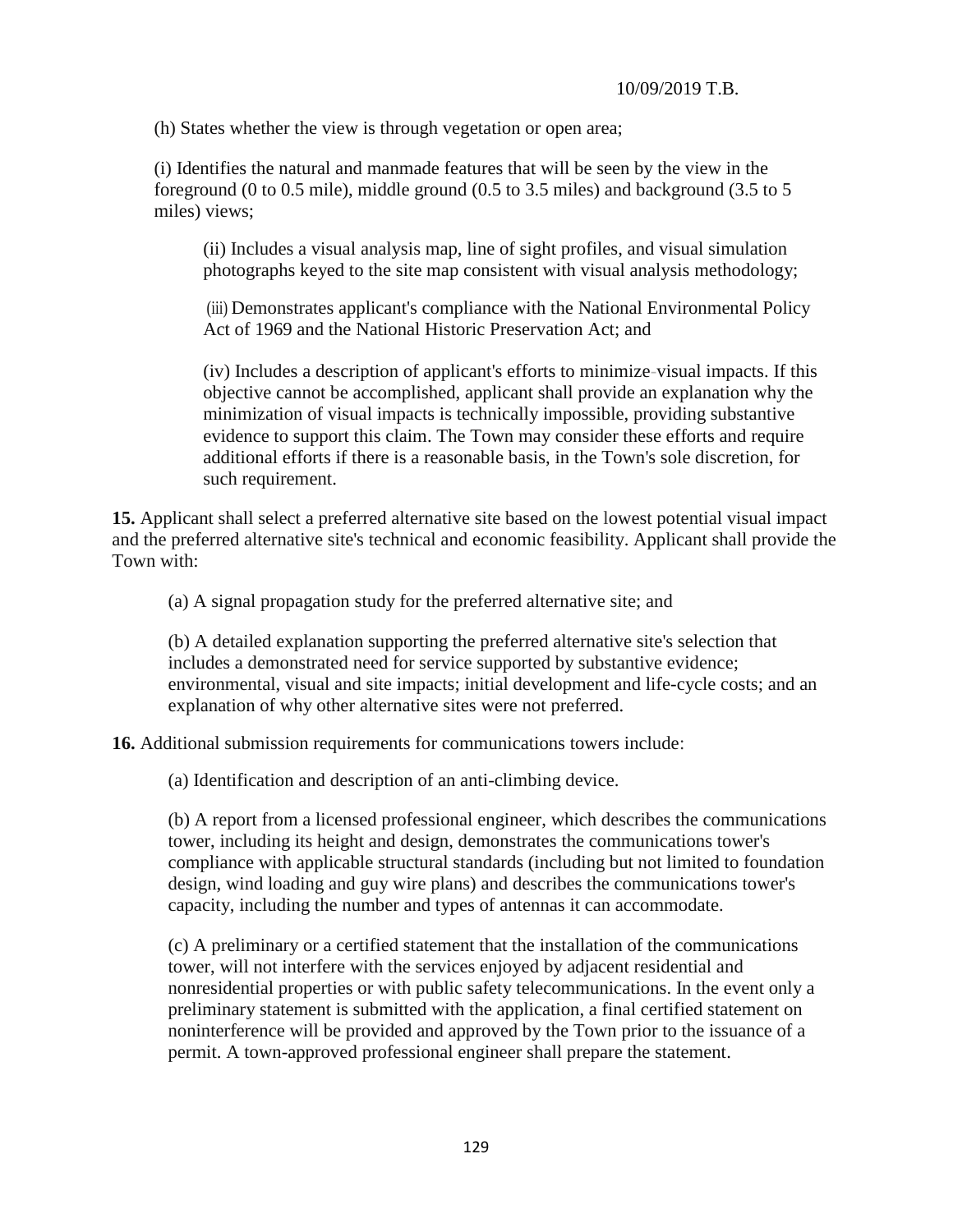(d) The site plan shall show distances between the proposed communications tower structure and structures on adjoining properties within 750 feet, together with the names and addresses of all property owners within 750 feet of the boundary of the property on which the communications tower is proposed, as contained in the public records.

(e) Identification and location of any communications towers located within one mile of the proposed communications tower, regardless of ownership.

(f) As-built drawings certified by a professional licensed engineer, within 60 days after completion of the construction.

A demolition bond or other security acceptable to the Town for the purpose of removing the communications tower if the owner fails to do so upon the communications tower disuse for a period of six months, or has been ordered removed by the Town, because the communications tower is no longer necessary to achieve or facilitate the applicant's permitted use. Such bond or security shall be automatically renewable on each anniversary until advised by the Town of Horseheads in writing that it is no longer needed.

#### **Co-location requirements.**

1. All antennas and communications towers erected, constructed or located within the Town shall comply with the following requirements:

(a) A proposal for a communications tower shall not be approved unless the Planning Board finds that the antenna planned for the proposed communications tower cannot be accommodated on an existing or approved communications tower or structure due to one or more of the following reasons:

(b) The antenna would exceed the structural capacity of the existing or approved communications tower or structure, as documented by a qualified professional engineer, and the existing or approved communications tower cannot be reinforced, modified or replaced to accommodate the planned or equivalent antenna. All reasonable costs of such modification or replacement of the communications tower orstructure shall be presumed to be borne by the owner of the proposed antenna.

(c) The, antenna would cause interference materially impacting the usability of other existing or planned antenna at the communications tower or building as documented by a qualified professional engineer and the interference cannot be prevented at a reasonable cost. .

(d) Existing or approved communications towers and structures cannot accommodate the antenna at a height necessary to function reasonably, as documented by a qualified professional engineer, and cannot be modified or replaced as provided for in Subsection  $A(1)(a)$  above.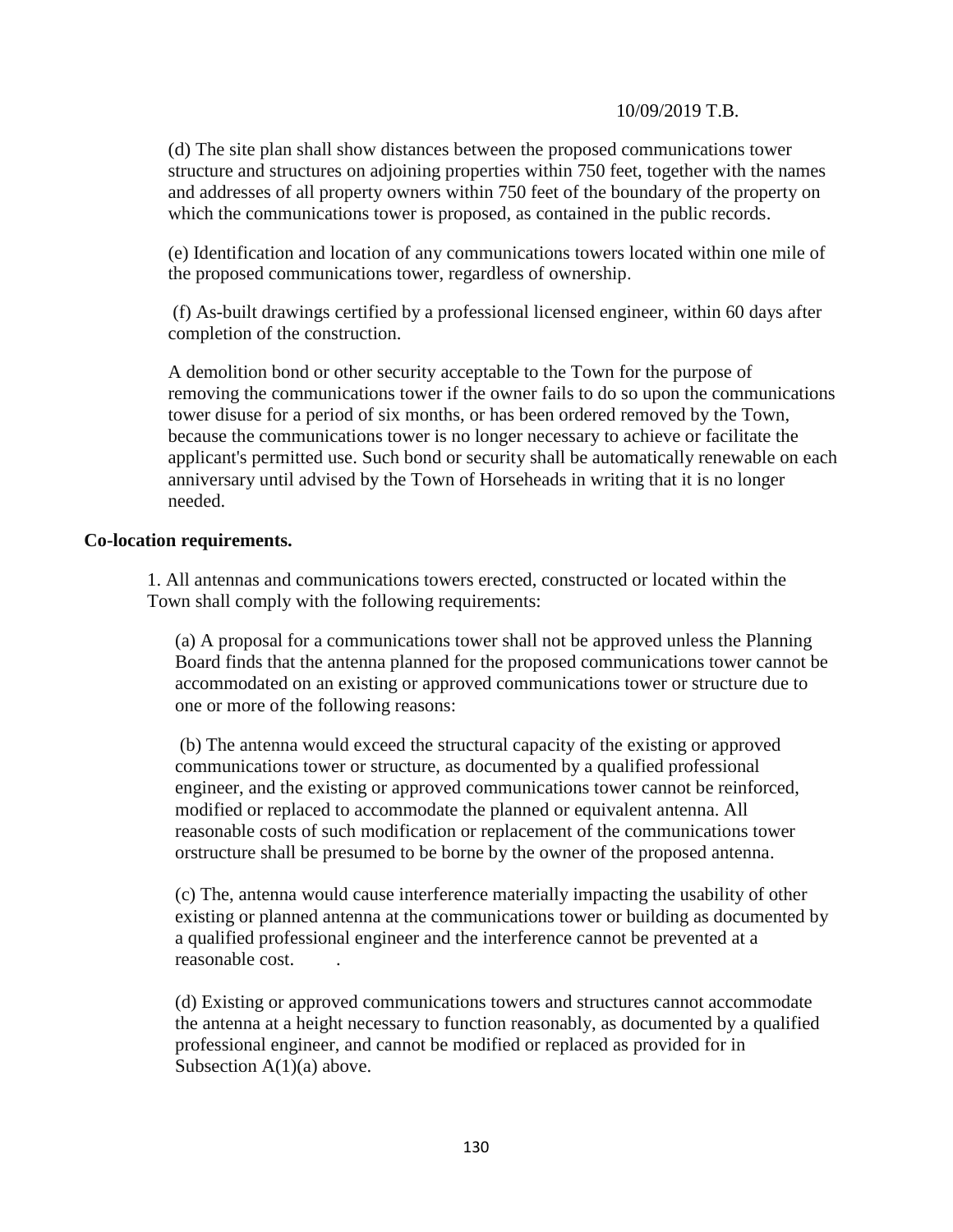(e) Other unforeseen reasons that make it infeasible to locate the antenna upon an existing or approved communications tower or structure.

2**.** Any proposed communications tower shall be designed, in all respects, to accommodate both the applicant's antennas and comparable antennas for three or more additional users. Communications towers must be designed to allow for future rearrangement of antennas upon the communications tower and to accept antennas mounted at varying heights. Additionally, the necessary land to accommodate the equipment of said additional users shall be under the control of the communications tower applicant. This control may be through ownership, lease or contract with a period of time no less than the control the applicant has over the land used for the equipment for subject communications tower application.

3**.** The applicant shall submit to the Planning Board a letter of intent committing the applicant, and his/her successors in interest, to negotiate in good faith for shared use of the proposed communications tower or structure by other providers in the future.

4**.** Co-location on communications towers, structures or land encumbered by an antenna, structure or communications tower existing prior to July 2018.

Notwithstanding anything to the contrary herein, the co-location requirements of this chapter are intended to be enforceable as to existing antennas, communications towers and structures and/or land encumbered by antennas, structures or communications towers. Accordingly, upon a renewal, extension or exercise of option for a renewal termof.an existing lease for land, structure or communications tower, a clause in any such lease, whether entered into prior to or after the enactment of this chapter, which provides for exclusivity as to the land. structure or communications tower in favor of one or more carriers shall not be enforceable against a carrier seeking co-location.

### **E Adherence to local, state and federal standards; proof of compliance.**

All facilities must meet or exceed all applicable federal, state and local laws, rules, standards or regulations of the FCC and the FAA. If such standards, rules, laws. or regulations are changed or amended, at any time in the future, then the owners of such facilities shall bring those facilities into compliance with such revised regulations if such changes or amendments provide for existing communications towers and/or antennas to be brought into compliance.

#### **F Inspections and licenses**.

1. Communications towers shall be inspected every five years on behalf of the communications tower owner by a licensed professional engineer for structural integrity and continued compliance with these regulations. A copy of such inspection report. including findings and conclusions, shall be submitted to the Town Clerk with the application for a license during the month of December every five years. This requirement shall be considered a condition to any specific use permit, variance or any other permit or license required by this chapter.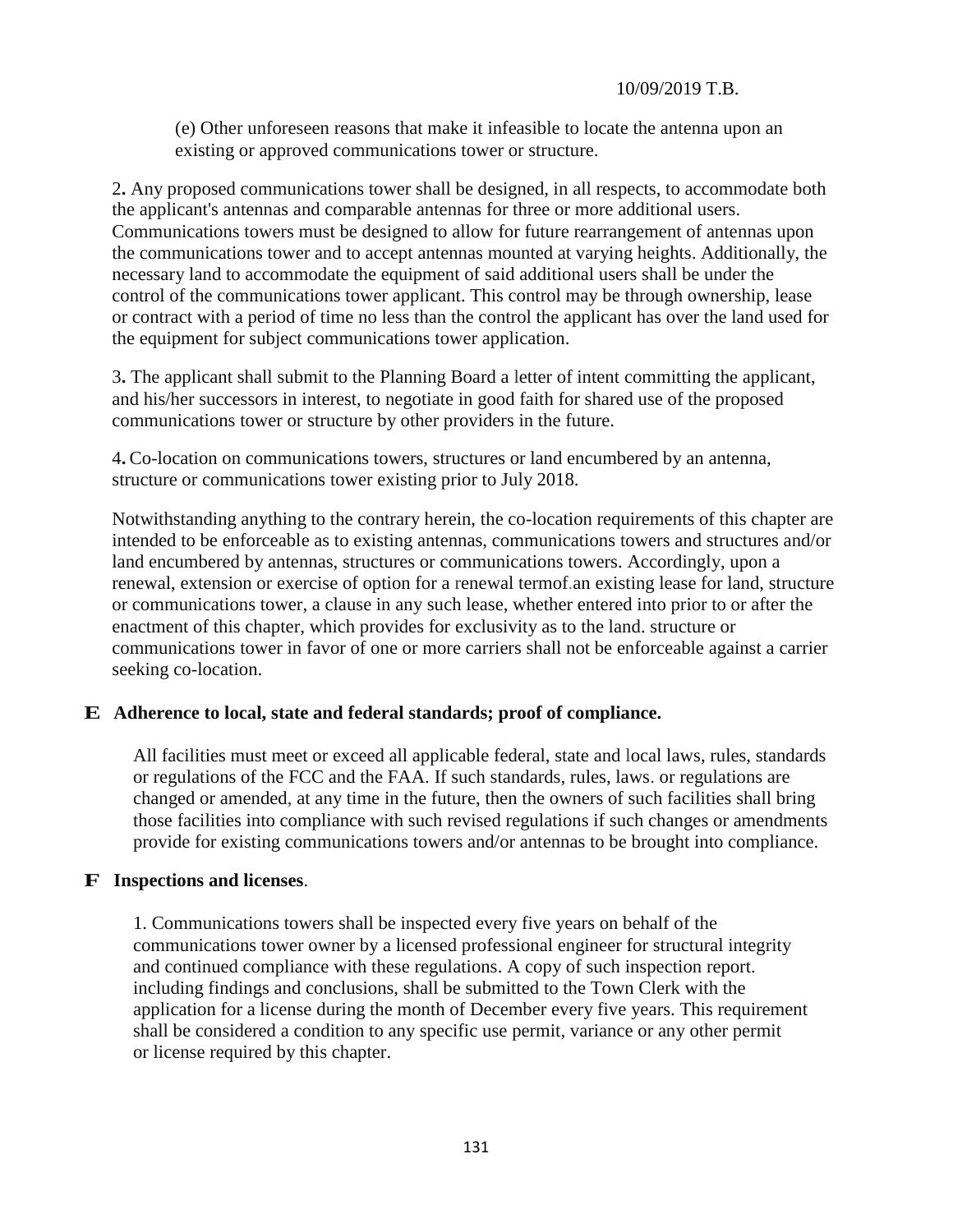2. Operators shall obtain Town licenses for each communications tower and/or antenna operated pursuant to this chapter no later than January 31 of the sixth year from the year in which the communications tower or antenna initially becomes operational, and every five years thereafter. The license fee shall be set from time to time by the Town Board.

3. The operator of any facility sited within the Town of Horseheads shall submit certification every five years, signed by a New York State licensed professional engineer, verifying such facility is in compliance with all applicable federal, state and local radio frequency radiation emission standards. Such certification shall be delivered to the Town Supervisor with the application for a license during the month of December every five years. This requirement shall be considered a condition to any specific use permit, variance or other permit or license required by this chapter.

### **G Performance standards.**

1. Antenna safety. Antennas shall be subject to state and federal regulations pertaining to nonionizing radiation and other health hazards related to such facilities. The owner shall submit evidence of compliance with the FCC General Population exposure standard every five years, with the application for a license, as provided for elsewhere in this chapter. If new, more restrictive standards are adopted, the antennas shall be made to comply or the Town may restrict continued operations. The cost of verification of compliance shall be borne by the owner and operator of the communications tower.

2. Random testing. The Town of Horseheads, in its sole and reasonable discretion, reserves the right to randomly test any facility at any time for FCC compliance, at the, and existing antennas may onIy be replaced with similar antennas, but in no event shall the new antennas emit higher levels of radio frequency (RF) radiations than the antennas being replaced.

3. Noncompliance. To the extent any facilities are not FCC compliant as required by Subsections and C hereof, the owner of such facilities or antennas shall have thirty (30) days to cure such non-compliance and bring its facilities or antennas to code. In the event such breach has not been corrected within thirty (30) days following written notification of non-compliance from the Town to the applicant, the Planning Board, in its sole discretion, reserves the right to (a) suspend or revoke any permits or approvals that had been previously granted for the installation of such facilities or antennas or (b) request an Immediate shut down of the respective facilities with no re-activation option unless, and until, a hearing is conducted before the appropriate local zoning authority. In the event of a permanent revocation and shut down, the removal of existing communications towers and attachments thereto shall be conducted at the owner's expense and in accordance with §204-101.M hereof.

4. Communications tower lighting. Communications towers shall be designed and sited to avoid the application of FAA lighting and painting requirements. Communications towers shall not be illuminated by artificial means and shall not display strobe lights unless the FAA or other federal or state authority for a particular communications tower specifically requires such lighting.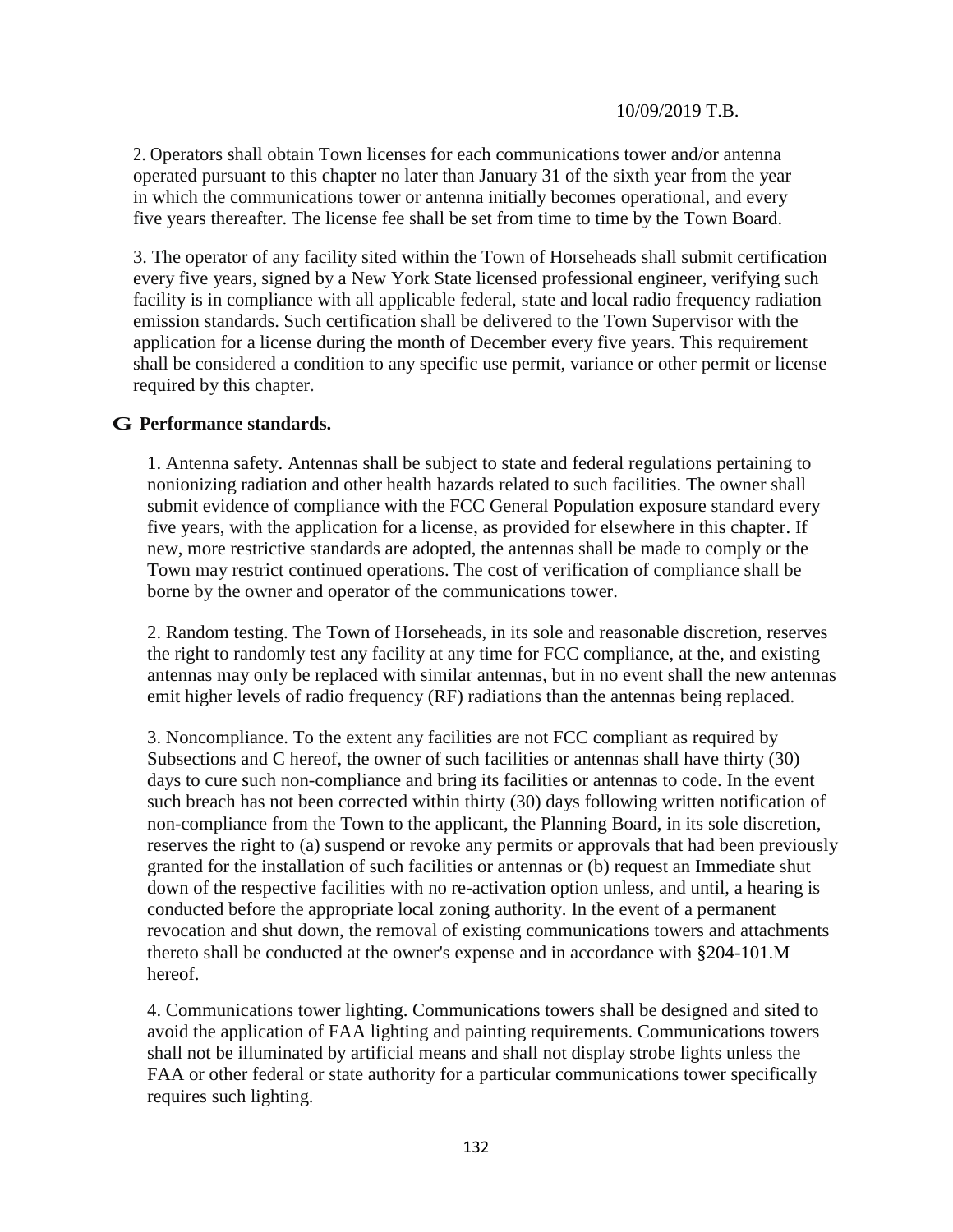5. Signs and advertising on communications towers. The use of any portion of a communications tower for signs other than warning or equipment information signs is prohibited. Said signs shall not be larger than two square feet.

## **H Screening and security of communications towers and accessory structures.**

1. Existing on site vegetation shall be preserved to the maximum extent practicable, and applicant shall be required to comply with all applicable landscaping requirements for the district in which the proposed facility is to be located.

2. The base of the communications tower and any accessory structures shall be landscaped and meet the required screening of the district. The equipment shed associated with the communications tower may be separated from the communications tower to maintain vegetation necessary to achieve maximum screening;

3. Communications towers and accessory structures shall be provided with Townapproved security fencing to prevent unauthorized entry. Fencing shall be at least equal to the radius of 125% of the tower height. If tower height is increased, the fencing radius shall be increased to 125% of the new tower height. If tower is in wooded area a fire break of 50' shall be maintained from fence.

4. Backup generator fuel tank shall have proper spill containment per current DEC & EPA law.

5. Access to site shall be locked. Keys shall be given to proper first responders and first responders shall be trained on proper entry procedures and hazards by the site developer.

6. Generators shall meet current noise levels as specified in current local, state and federal laws.

### **I Design of antennas, communications towers, accessory structures and site.**

1. Communications towers and antennas shall be designed to blend into the surrounding environment through the use of color and camouflaging architectural treatment, except in instances where the color is dictated by federal or state authorities such as the FAA. Communications towers shall be a galvanized finish or painted grey above the surrounding tree line and painted grey, black or green below the surrounding tree lines. For communications towers on structures, every antenna and communications tower shall be of neutral colors that blend with the. natural features, buildings and structures surrounding such antenna and structure; provided, however, that directional or panel antenna and omnidirectional or whip antennas located on the exterior of a building that will also serve as an antenna communications tower shall be of colors that match, and cause the antenna to blend with, the exterior of the building. Accessory structures will be designed to be architecturally compatible with principal structures on the site and adjoining sites. Applicant shall be responsible for the regular maintenance and upkeep of all said design elements.

2. The maximum height of a communications tower is limited to 100 feet above the ground upon which the antenna is placed.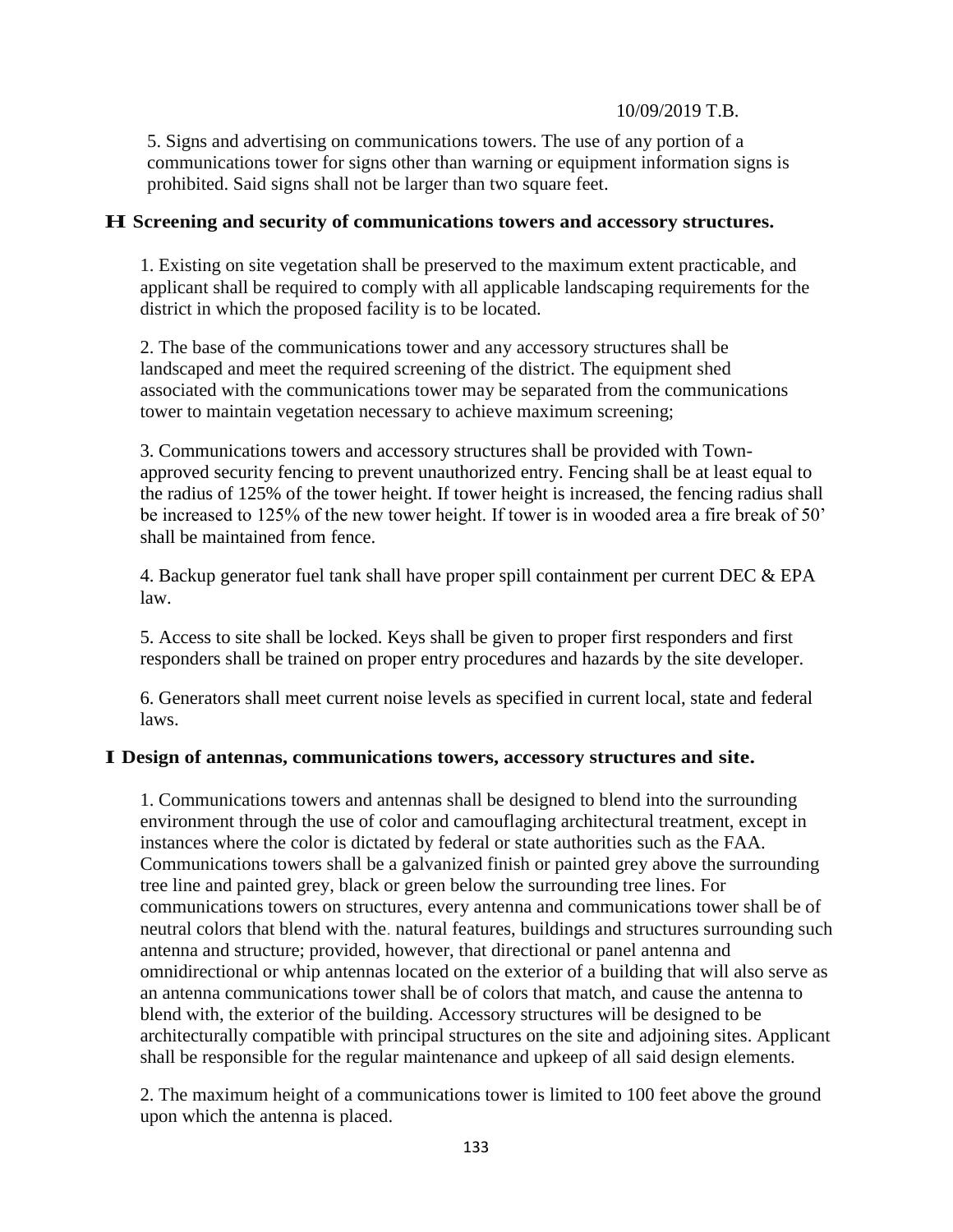3. The use of guyed communications towers is discouraged unless a demonstrated safety issue requires them. Communications towers should be self-supporting without the use of wires, cables, beams or other means. The preferred design should utilize a monopole configuration, unless the applicant can demonstrate through reports by a licensed professional engineer that an open framework construction is the only feasible method that will allow the provider to provide service to the area to be served and that a monopole will not allow for that service to be provided. In the event guys are allowed, all guy supports shall be sleeved and entirely fenced in to a height of 8 feet above the finished grade. Permanent platforms or structures exclusive of antennas that serve to increase off-site visibility are prohibited.

(a) A driveway and an appropriate parking area will be provided to ensure adequate emergency and service access. Maximum use of existing roads, public or private, shall be made. As an occasionally used facility, all pavements shall be grass block or porous material, to minimize runoff and preserve natural vegetation. Location of road cut shall be approved by the planning board and will comply with the NYSDOT and Town requirements.

(b) Any future increase in tower height shall comply with FCC regulations, so long as the final height does not exceed 100 feet. The Town Planning Board shall be notified of any proposed height increase. Application review for tower height will follow the same process as for a new tower structure as defined in Article XIII, Site Plan Review Procedure.

#### **J Communications tower setbacks and visibility.**

1. Communications tower's setback may be altered in the sole discretion of the Planning Board to allow the integration of a communications tower into an existing or proposed structure such as a church steeple, light pole, power line or similar structure.

2. Communications towers shall not be located closer than 750 feet to the nearest prohibited district. In all other cases, communications towers shall be set back from adjoining properties a distance equal to 150% the communications tower height.

3. In addition to the requirements of §204-101.I and §§§204.73, 204.77 & 204.101.

(a) Communications towers and facilities shall avoid ridge lines where the communications tower will be' silhouetted against the sky: and

(b) Communications towers and facilities shall be back-dropped by existing trees and topography.

4. It shall be demonstrated to the satisfaction of the Planning Board that the proposed facility is set back adequately to prevent damage or injury resulting from ice fall or debris resulting from the failure of a wireless telecommunications facility, or any part thereof and to avoid and minimize all other impacts upon adjoining properties, including but not limited to noise, lighting, traffic and storm water runoff.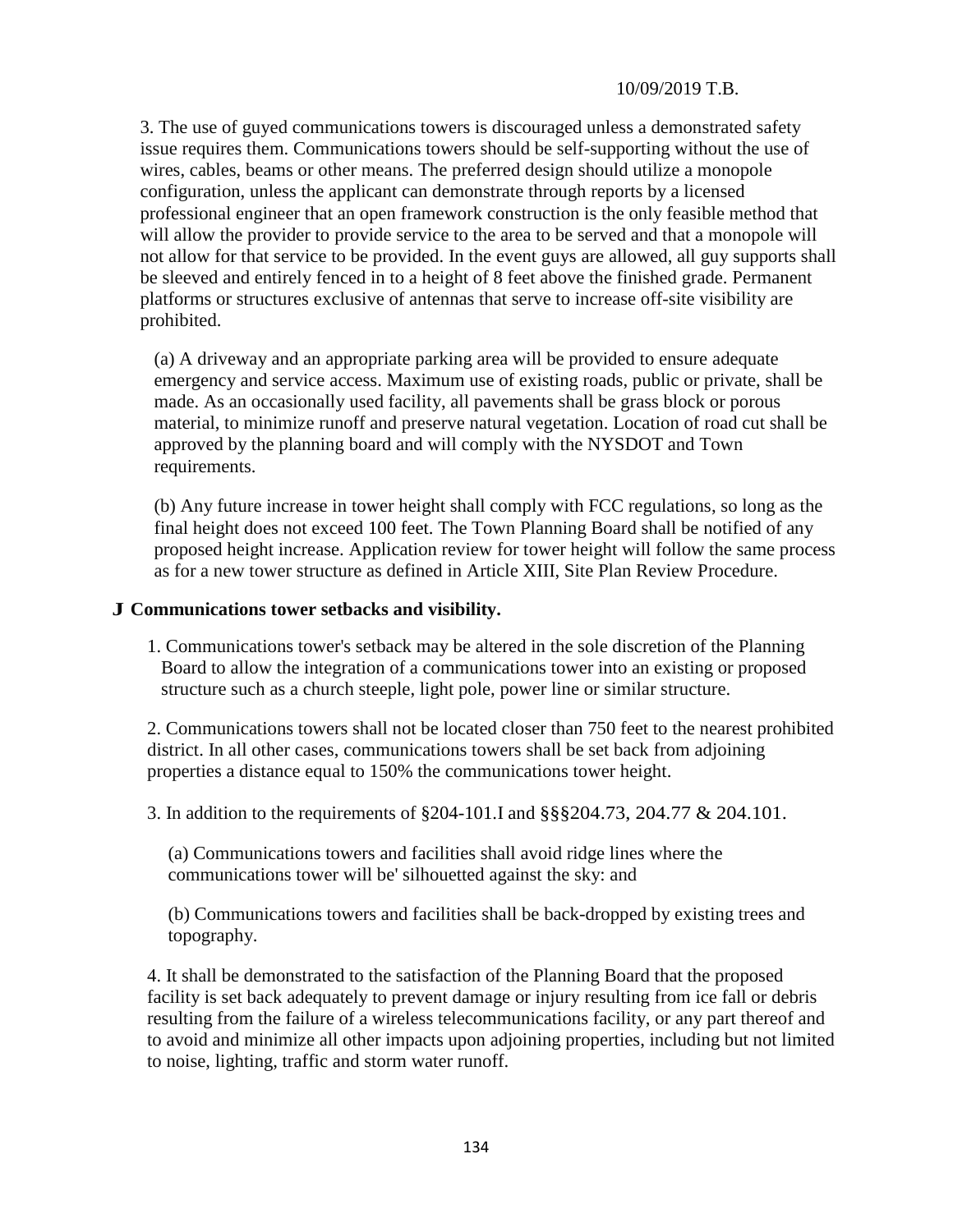## **K Compliance with other agencies and governments.**

The operator of every antenna shall submit to the Town of Horseheads Planning Board copies of all licenses and permits required by other agencies and governments with jurisdiction over the design, construction, location and operation of such antenna and shall maintain such licenses and permits and provide evidence of renewal or extension thereof when granted.

## **L Assignment of permit.**

Every permit granting approval of an antenna or communications tower shall state that any assignment or transfer of the permit or any rights thereunder may be made only upon 60 days prior written notice of such transfer or assignment to the Town. In the event of non-compliance, the Town shall in its sole discretion revoke the assignment and such assignment shall become null and void effective immediately.

## **M Removal of abandoned or unused communications towers**.

Abandoned or unused communications towers or portions of communications towers shall be removed as follows:

1. The applicant shall remove all abandoned or unused communications towers and associated facilities and subsurface features, within six months of the cessation of operations unless the Planning Board approves a time extension. If the applicant is not a landowner, a copy of the relevant portions of a signed lease which requires the applicant to remove the communications tower and associated facilities and subsurface features upon cessation of operations at the site shall be submitted at the time of application. In the event that a communications tower, associated facilities and subsurface features are not removed within six months of the cessation of operations at a site, the Town may, at its discretion, provide for the restoration of the site in accordance with the decommissioning plan and may recover all expenses incurred for such activities from the defaulted property owner and/or operator. The cost incurred by the Town may be assessed against the property, shall become a lien and tax upon the property, and shall be enforced and collected with interest by the same officer and in the same manner as other taxes.

2. Unused portions of communications towers above a manufactured connection shall be removed within six months of the time of antenna relocation. The replacement of portions of a communication tower previously removed requires the issuance of a new specific use permit.

## **N Exemptions.**

The Town of Horseheads shall be exempt from this chapter, as shall any ambulance, emergency services, police or fire protection agencies.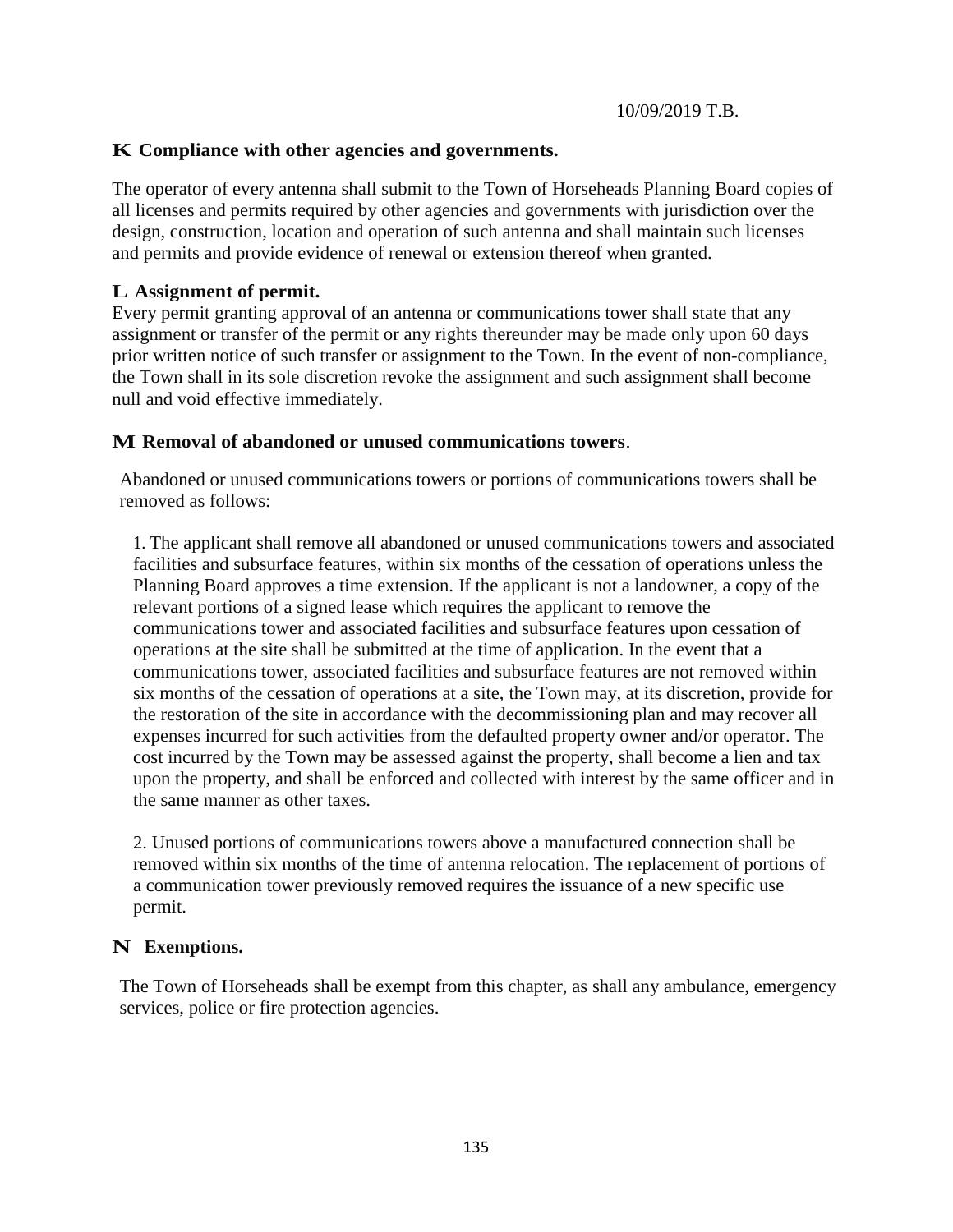# **O Fees.**

1. An applicant for licenses, permits, site plan approval and specific use permit for a facility shall submit an application fee that is established from time to time by resolution of the Town Board together with technical review fees for the costs of reviewing such applications.

2. The Town may retain technical consultants, at the expense of the applicant, as it deems necessary to provide assistance in the review of the site location alternatives analysis. These additional costs shall be limited to the consultant's review of the site location alternatives analysis, its report to the Planning Board and license application reviews.

RESOLVED, Any person, firm or corporation who violates any provision of the terms and conditions set for herein shall be guilty of a misdemeanor and shall be subject to penalties as set forth in The Code of the Town of Horseheads Chapter 1, General Provisions, Article II, General Penalty Interpretation; conflicts with other provisions, be it further

RESOLVED, in the interpretation and application, the provisions of this chapter shall be held to be minimum requirements and whenever the requirements of this chapter are at variance with the requirements of any other lawfully adopted rules, regulation or local law, or building codes the most restrictive, or that imposing the higher standards, shall prevail.

RESOLVED, the Town Clerk is directed to publish an abstract of this resolution in the newspaper designated for the Town for such purposes and post the same on the bulletin board for the Town.

Resolution #140 of 2019

## **RESOLUTION APPOINTING AMY CRANDALL – PLANNING BOARD MEMBER**

Resolution by Mr. Fischer, seconded by Mr. Wilber

BE IT RESOLVED, that the Town Board hereby appoints Amy Crandall, Planning Board Member for the Town of Horseheads to fill the unexpired term ending 12/31/2025.

Ayes: Fischer, Wilber and Edwards. Nays: None.

Resolution #141of 2019

## **RESOLUTION TO DECLARE SURPLUS**

Resolution by Mr. Wilber, seconded by Mr. Fischer

BE IT RESOLVED, that the Town Board of the Town of Horseheads hereby authorizes the Highway Superintendent to declare one 2008 M-B Drag Broom surplus and to allow sale at a public or private sale.

Ayes: Fischer, Wilber and Edwards. Nays: None.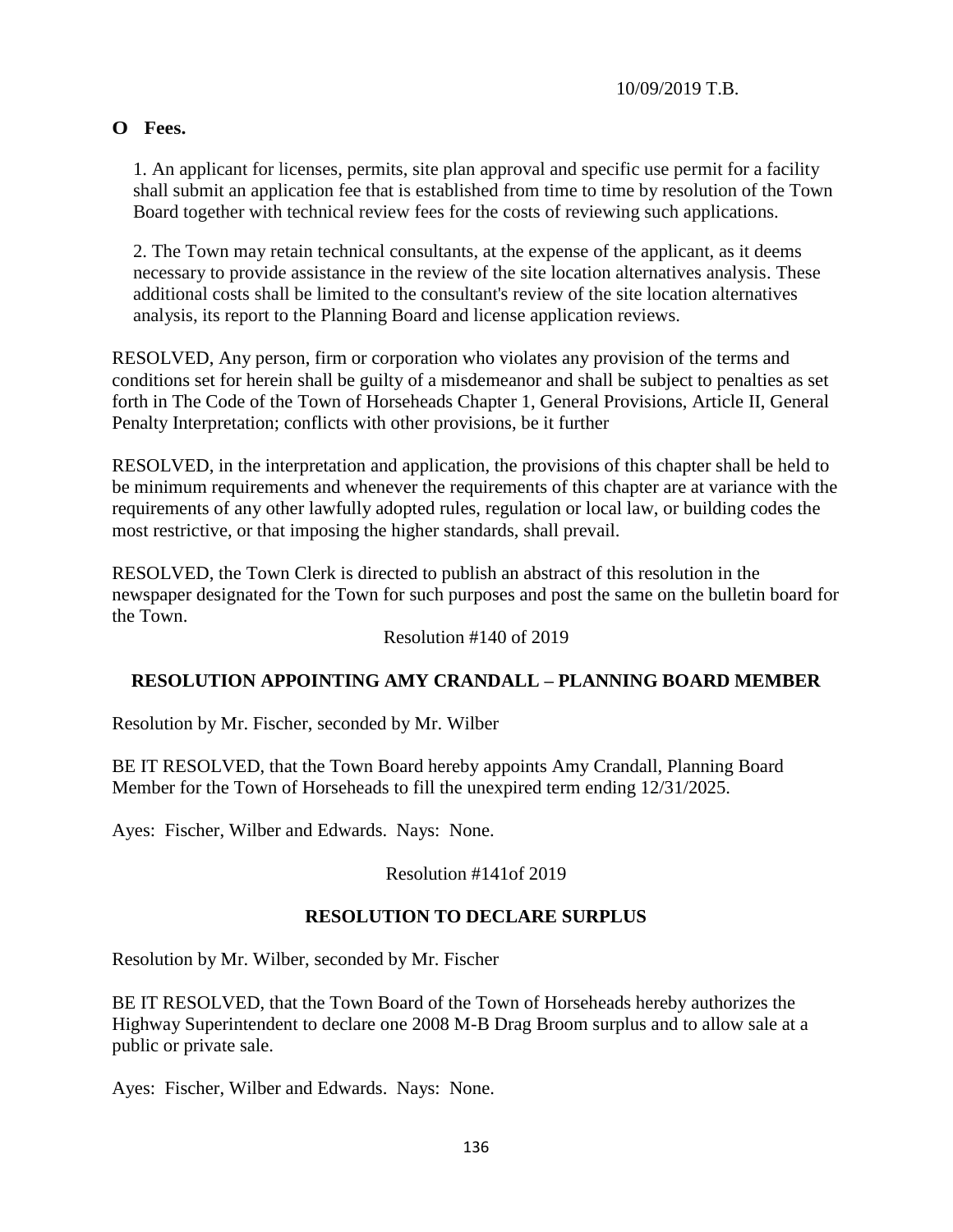### Resolution #142 of 2019

#### **RESOLUTION TO SET PUBLIC HEARING FOR TOWN OF HORSEHEADS PRELIMINARY BUDGET**

Resolution by Mr. Riopko, seconded by Mr. Lewis, to set a Public Hearing to be held on November 6, 2019 at 7:30 p.m. for the Preliminary Budget for 2020.

Ayes: Fischer, Wilber and Edwards. Nays: None.

Resolution #143 of 2019

### **RESOLUTION TO SET PUBLIC HEARING FOR WATER DISTRICTS #9 AND #10**

Resolution by Mr. Fischer, seconded by Mr. Riopko.

WHEREAS, water districts have been formed, which are known as Orchard Knoll Water District #9 and Hickory Grove Water District #10 in the Town of Horseheads and,

WHEREAS, a Public Hearing is required pursuant to law, relative to the assessment of a benefit received basis of improvements, maintenance and filing of assessment rolls,

NOW, THEREFORE, BE IT RESOLVED, that the Town Clerk of the Town of Horseheads be and hereby is authorized to publish a notice of Public Hearing in the above matter which will be held on the  $6<sup>th</sup>$  day of November, 2019 at 7:30 p.m. at the Town Hall, 150 Wygant Road, Horseheads, New York in the matter of filing of assessment rolls and raising of the expenses for improvements and maintenance of the aforesaid districts.

Ayes: Fischer, Wilber and Edwards. Nays: None.

The resolution to appoint an Assessor for the Town of Horseheads has been tabled to the November 6, 2019 Town Board meeting.

At this portion of the meeting, a motion was made by Mr. Wilber and seconded by Mr. Fischer to add the following to the agenda:

Ayes: Fischer, Wilber and Edwards. Nays: None.

Resolution #144 of 2019

## **RESOLUTION APPROVING THE TOWN OF HORSEHEADS TO OFFER THE GREATER TOMPKINS COUNTY MUNICIPAL HEALTH INSURANCE CONSORTIUM PLATINUM, GOLD AND BRONZE METAL LEVEL PLAN**

Whereas the Great Tompkins County Municipal Health Insurance Consortium (Consortium) has Metal Level Plans available to participating municipalities to offer subscribers, and